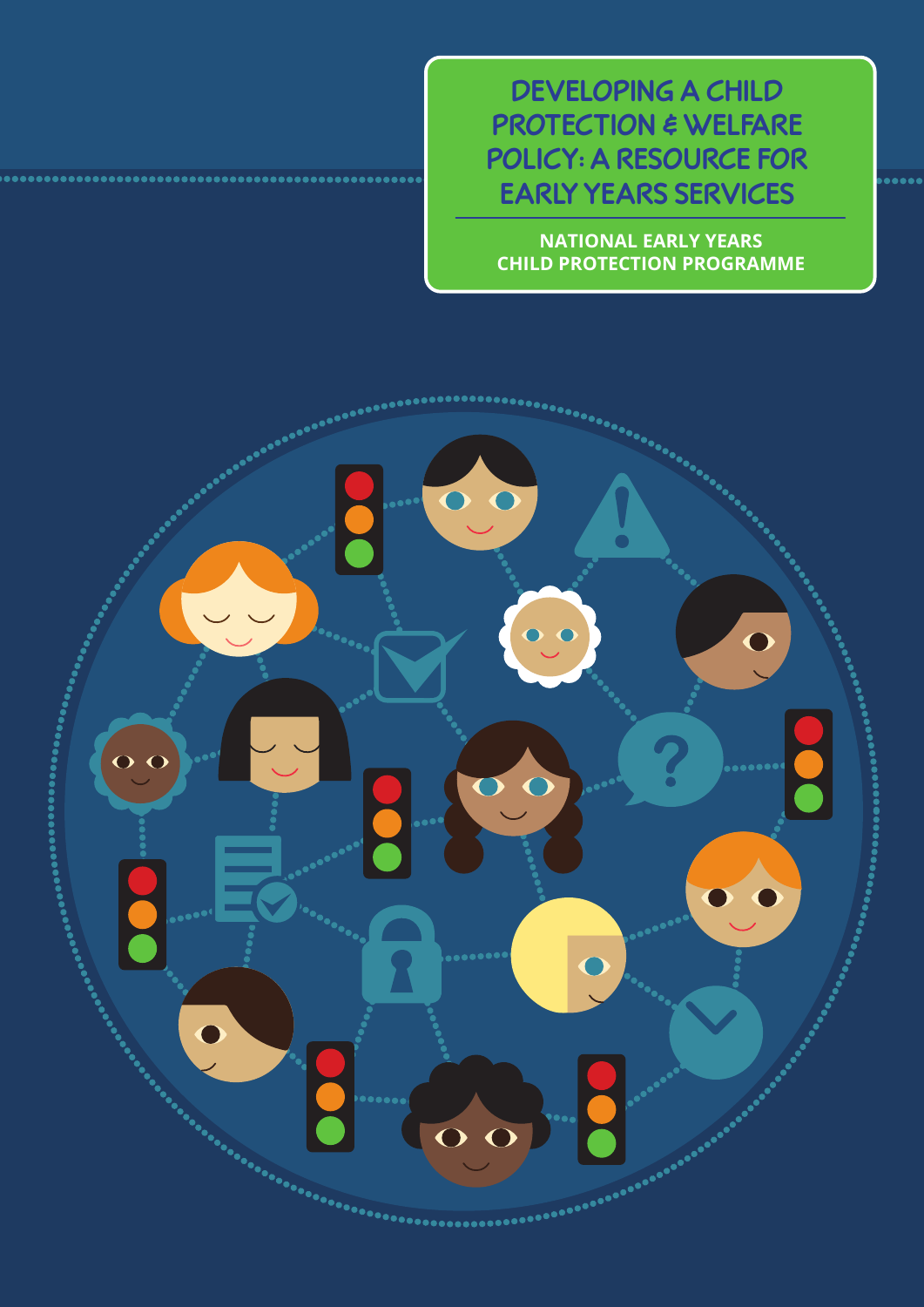This Resource is intended to support early years services to develop their own Child Protection and Welfare Policy. The resource is designed to be tailored to the management structure, number of employees, age of children in the service and other policies and procedures in operation in the service.

This Document is intended as a guide only and does not take the place of legal or other advice.

The information is correct as of the publication date. It remains the responsibility of the service to ensure that their Child Protection and Welfare Policy complies with all the relevant requirements.

**National Early Years Children First Committee, First published in March 2015, Updated in August 2016**

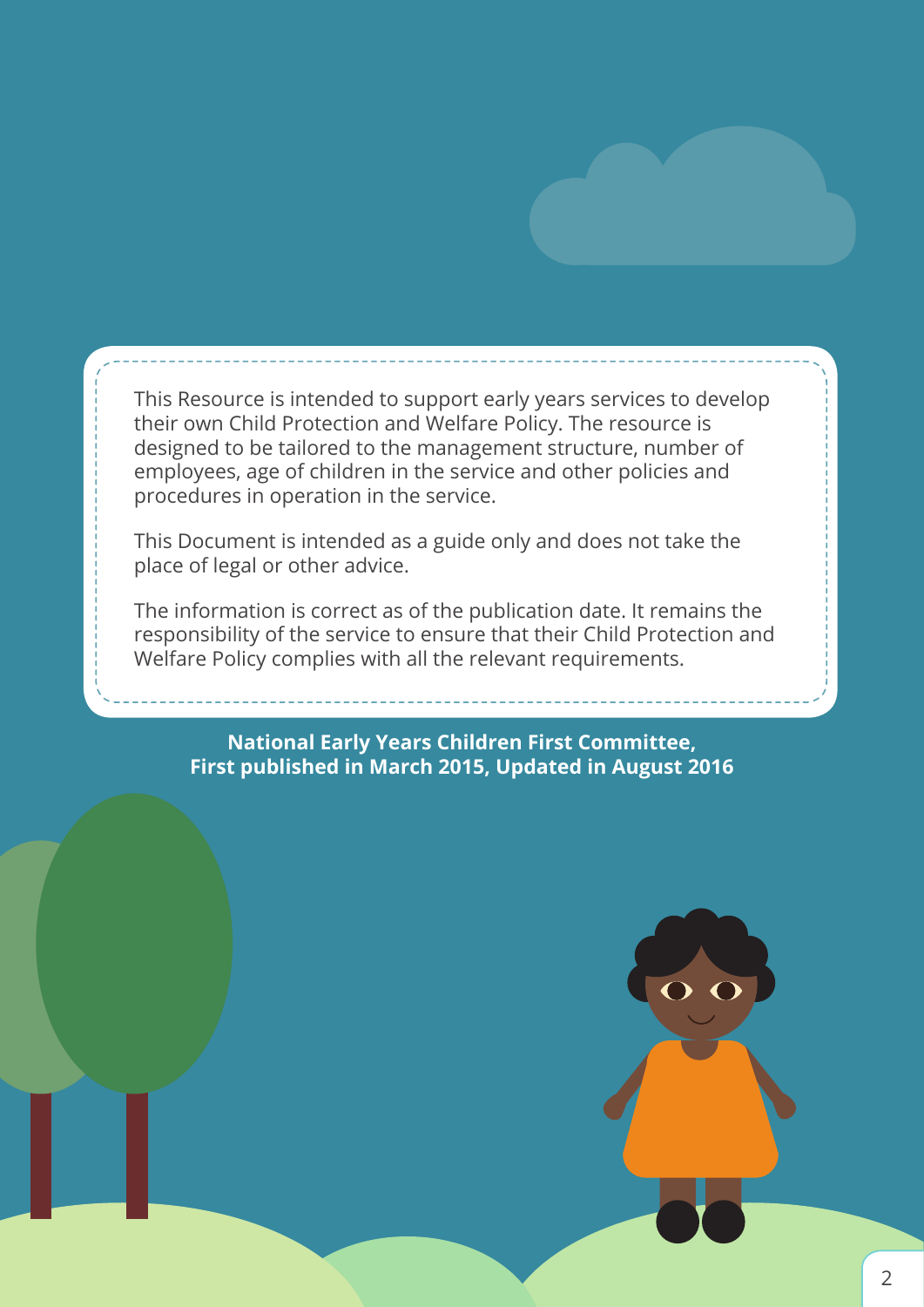# **Contents**

|                                                                                                                        | <b>Pages</b> |
|------------------------------------------------------------------------------------------------------------------------|--------------|
| Introduction                                                                                                           | 4            |
| Developing Your Policy                                                                                                 | 5            |
| <b>Implementing Your Policy</b>                                                                                        | 6            |
| Using This Resource                                                                                                    | 7            |
| <b>Child Protection Policy Checklist</b>                                                                               | 8            |
| <b>Child Protection &amp; Welfare Policy Statement</b><br>$\mathbf{1}$                                                 | 9            |
| $\overline{2}$<br>Role Of The Designated Liaison Person                                                                | 11           |
| Recognizing, Responding And Reporting<br>$\overline{\mathbf{3}}$<br>Concerns About A Child's Welfare Or Possible Abuse | 12           |
| <b>Confidentiality Statement</b><br>$\overline{4}$                                                                     | 17           |
| Allegations Of Abuse Or Neglect Against Employees<br>$\overline{\mathbf{5}}$                                           | 17           |
| $\begin{bmatrix} 6 \end{bmatrix}$<br><b>Record Keeping</b>                                                             | 19           |
| Code Of Behaviour<br>$\overline{7}$                                                                                    | 20           |
| $\boldsymbol{\delta}$<br>Safe Recruitment                                                                              | 23           |
| $\boxed{9}$<br>Induction, Training And Supervision/Support                                                             | 24           |
| $\boldsymbol{\mathcal{O}}$<br><b>Responding To Complaints</b>                                                          | 25           |
| $\boxed{11}$<br>Management Of Day Trips/Outings From Service                                                           | 27           |
| $\overline{12}$<br>Dealing With Accidents Or Incidents                                                                 | 29           |
| Social Media Policy<br>$\left( 13 \right)$                                                                             | 30           |
| Children First Act 2015<br>$\left  \right $ 14                                                                         | 31           |
| List of Appendices<br>$\left  \mathbf{15}\right $                                                                      | 33           |
|                                                                                                                        |              |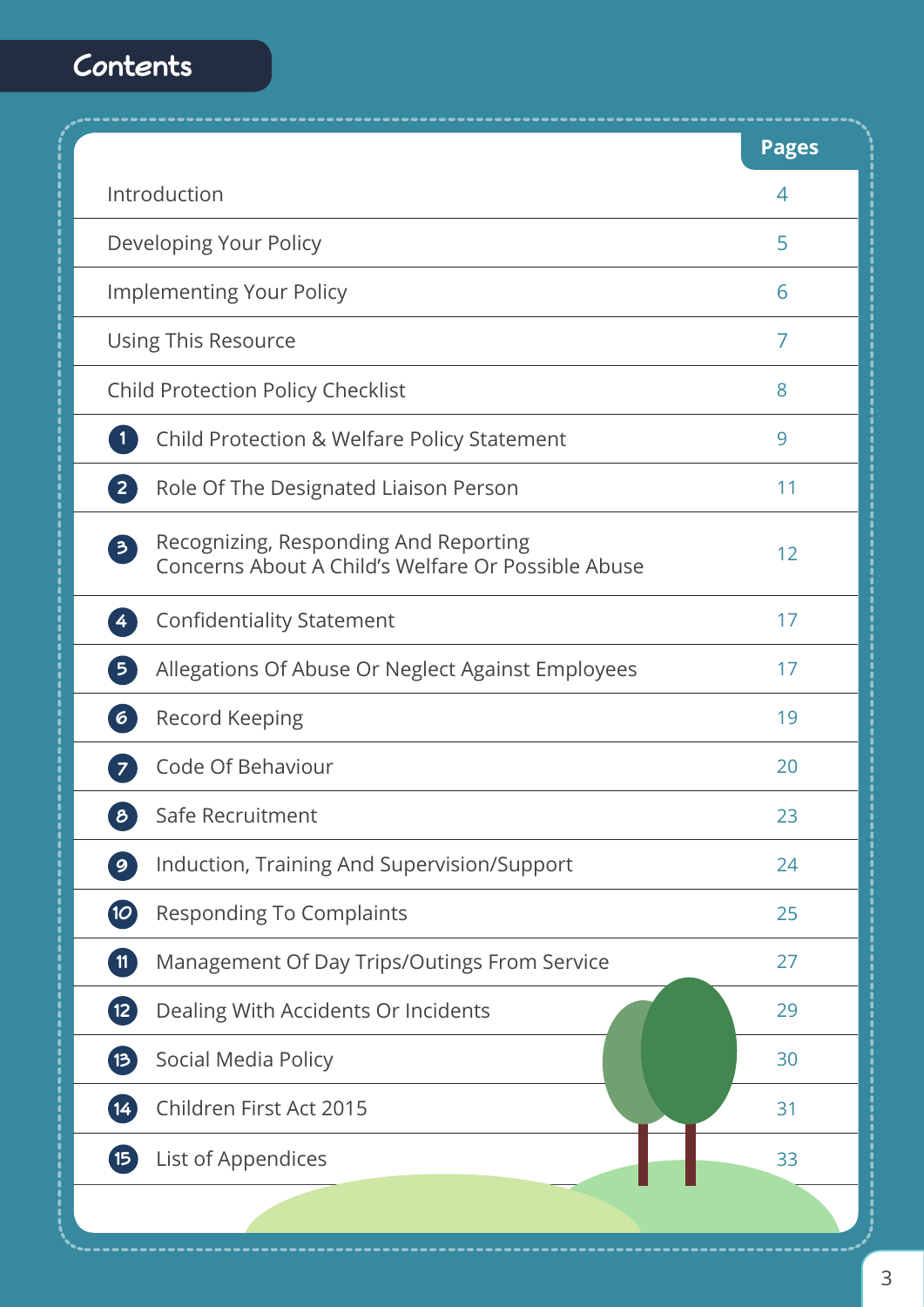## **Purpose of this Resource**

A key element of effective child safeguarding is the development and implementation of a robust Child Protection and Welfare Policy. The purpose of this is guide is to support early years services to develop, implement and review their Child Protection and Welfare Policy.

The information in this document has been derived from: *Children First: National Guidance for the Protection and Welfare of Children*1 and *Our Duty to Care* – *The Principles of Good Practice for the Protection of Children and Young People*2, it will support services to develop policies which are consistent with both.

## **Who is this resource for?**

- **·** Full day care services
- **·** Sessional services
- **·** After school services
- **·** Preschool services
- **·** Drop-in services

## **It is recommended that this resource is used in conjunction with:**

- *· Children First*
- *· Our Duty to Care*
- · *Child Protection and Welfare Practice Handbook*<sup>3</sup>
- *· Interim Guide for the Development of Child Protection and Welfare Policy, Procedures & Practices*<sup>4</sup>

## **Child Care (Pre-School Services) Regulations 2006:**

The importance of child protection in early years settings is reflected in the pre-school regulations which stipulate that clear written guidelines on identifying and reporting child abuse should be developed by the service provider within the framework of *Children First*.

<sup>1</sup> Department of Children and Youth Affairs, 2011. Available at www.tusla.ie.

<sup>2</sup> Department of Health and Children, 2002. Available at www.tusla.ie.

<sup>&</sup>lt;sup>3</sup> Health Services Executive, 2011. Available at www.tusla.ie.

<sup>4</sup> Tusla, Child & Family Agency, 2014. Available at www.tusla.ie.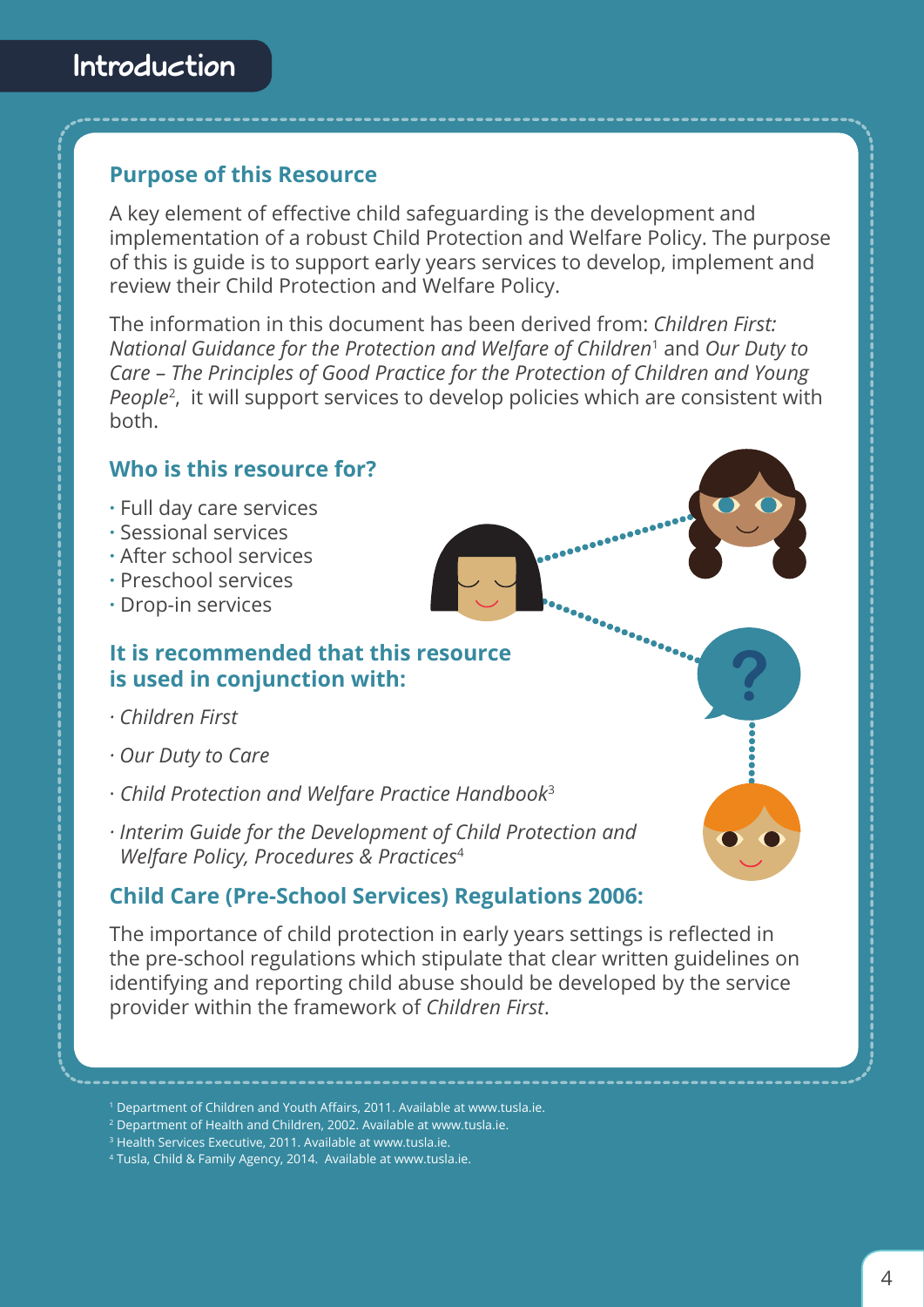# **Developing Your Policy**

| Decide who will<br>develop the policy                           | Who will develop the policy? The manager,<br>service owner, voluntary management<br>committee or a working group? Who are the<br>stakeholders? Who needs to be consulted?                                                                                                                          |
|-----------------------------------------------------------------|----------------------------------------------------------------------------------------------------------------------------------------------------------------------------------------------------------------------------------------------------------------------------------------------------|
| Assess the current<br>status of your child<br>protection policy | If you already have a child protection policy,<br>review it using the information in this<br>resource. Which sections do you already<br>have? Which sections need to be re-written?<br>How does current practice relate to your<br>child protection policy?                                        |
| Draft the policy                                                | Use the information in this resource to<br>develop your own policy and procedures.<br>Use the checklist on p.8 to make sure you<br>have all the relevant sections.<br>Don't forget the appendices!                                                                                                 |
| Consult with the<br>stakeholders                                | Share the draft policy with staff, volunteers,<br>parents, management and the voluntary<br>management committee (as relevant).                                                                                                                                                                     |
| Ratify the Policy                                               | The policy should be formally adopted or<br>ratified by senior management or the<br>voluntary management committee as<br>appropriate.                                                                                                                                                              |
| Implement the<br>Policy                                         | Make an implementation plan for your<br>service. See p.6 for some ideas on what<br>implementation.                                                                                                                                                                                                 |
| Review your policy                                              | Review your policy every 2 years or sooner<br>if there has been an incident. Assess and<br>evaluate if it is being implemented and if it<br>is working.<br>The Interim Guide for the Development of Child<br>Protection and Welfare Policy, Procedures &<br>Practices is a useful tool for review. |
|                                                                 |                                                                                                                                                                                                                                                                                                    |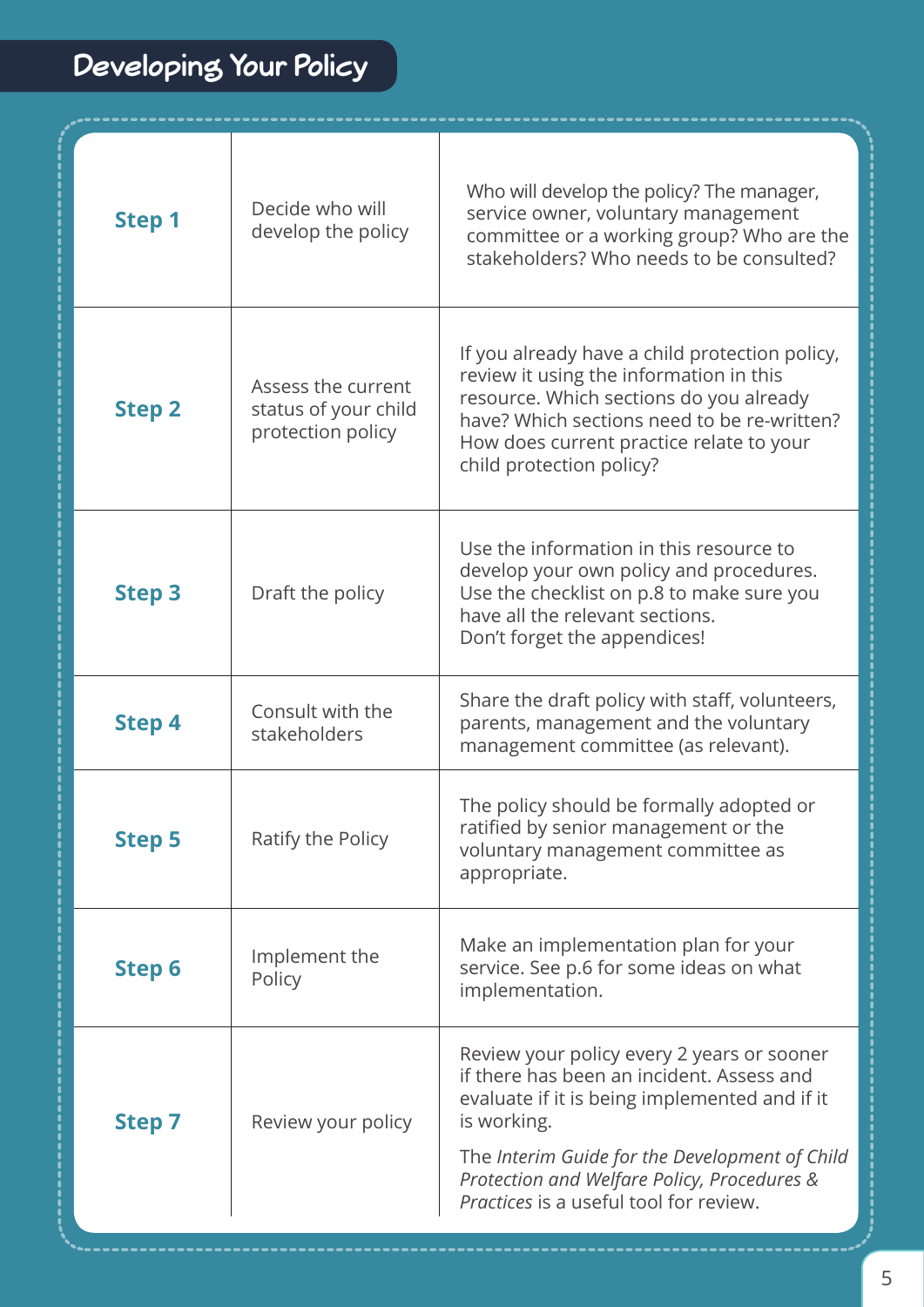## **Implementing Your Policy**



## **I will know that this policy is being implemented when:**

- All students, employees and volunteers have read and signed the policy
- Parents are given information about the policy at intake meetings<sup>6</sup>
- Child Protection and Welfare Policy is part of the induction process for new employees, students and volunteers
- A Designated Liaison Person for child protection and a Deputy have been appointed
- All students, employees, volunteers and parents know who the Designated Liaison Person is
- Information about the Designated Liaison Person and Deputy are displayed in the service
- The Designated Liaison Person and Deputy have attended up to date child protection training
- Contact details for the local duty social work team and An Garda Síochána are displayed for staff
- All staff have been Garda Vetted
- All students, employees, volunteers and parents understand the Code of Behaviour

6 Throughout this document 'parents' refers to the parent or guardian of a child.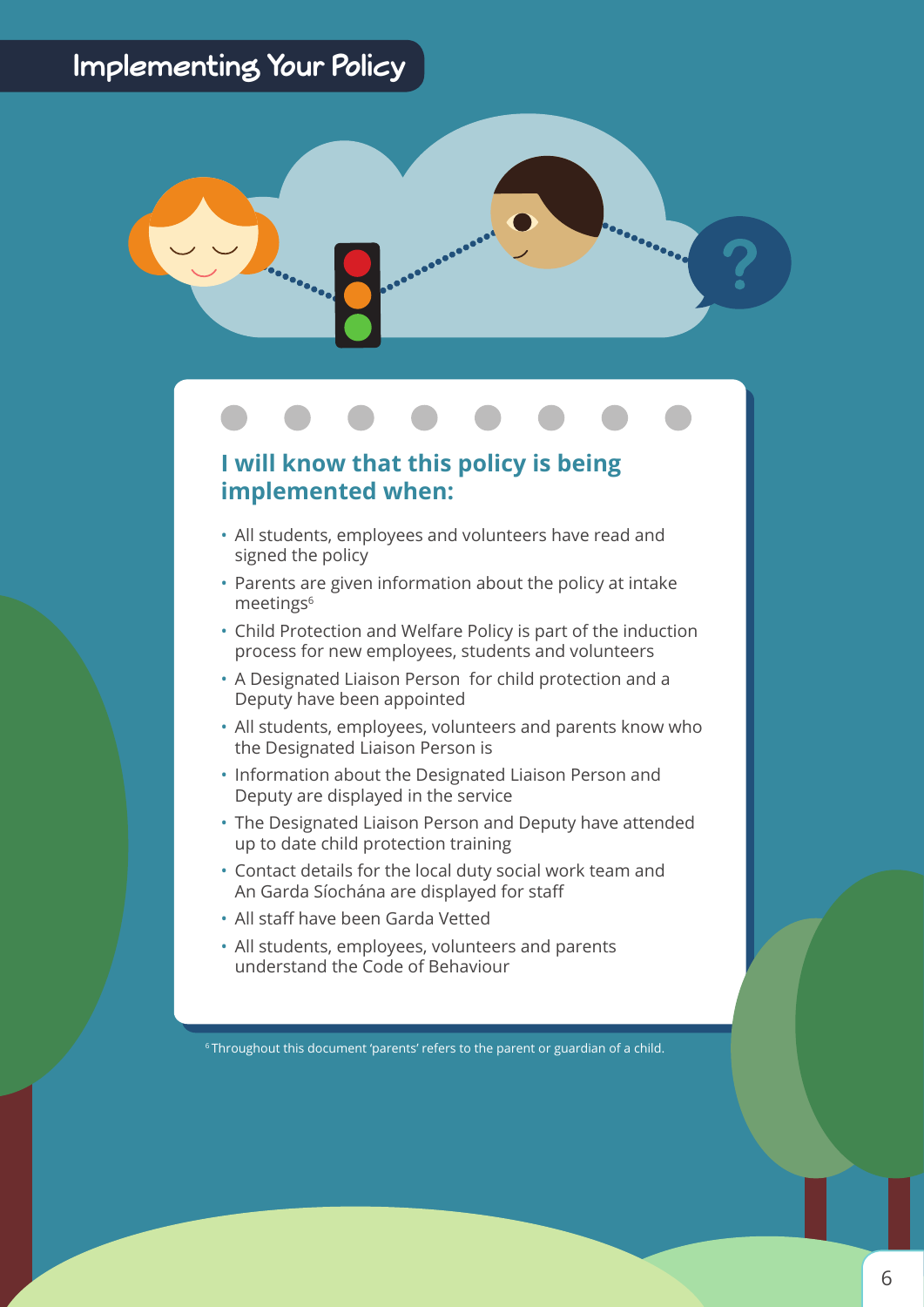

# **HOW TO USE THIS DOCUMENT:**

Sections 1-12 and the appendices are required in your final policy. For some sections the **text cannot be changed** as it must not deviate from *Children First* whereas other sections can be tailored to reflect the specifics of your service. As shorthand for this, a traffic light system is used to guide the reader through the document.

## **RED**

These sections must not differ from *Children First* and should not be changed or adapted in any way (see Appendix 8, *Children First*).

## **ORANGE**

These sections contain either sample policy wording or guidance on what information a section should contain. Where a sample policy is provided, the text or information can be used as the basis for the wording in your policy. The text in these sections can be changed and should be expanded and tailored to the needs of your service.

## **GREEN**

These sections contain additional information, guidance and points to consider.



7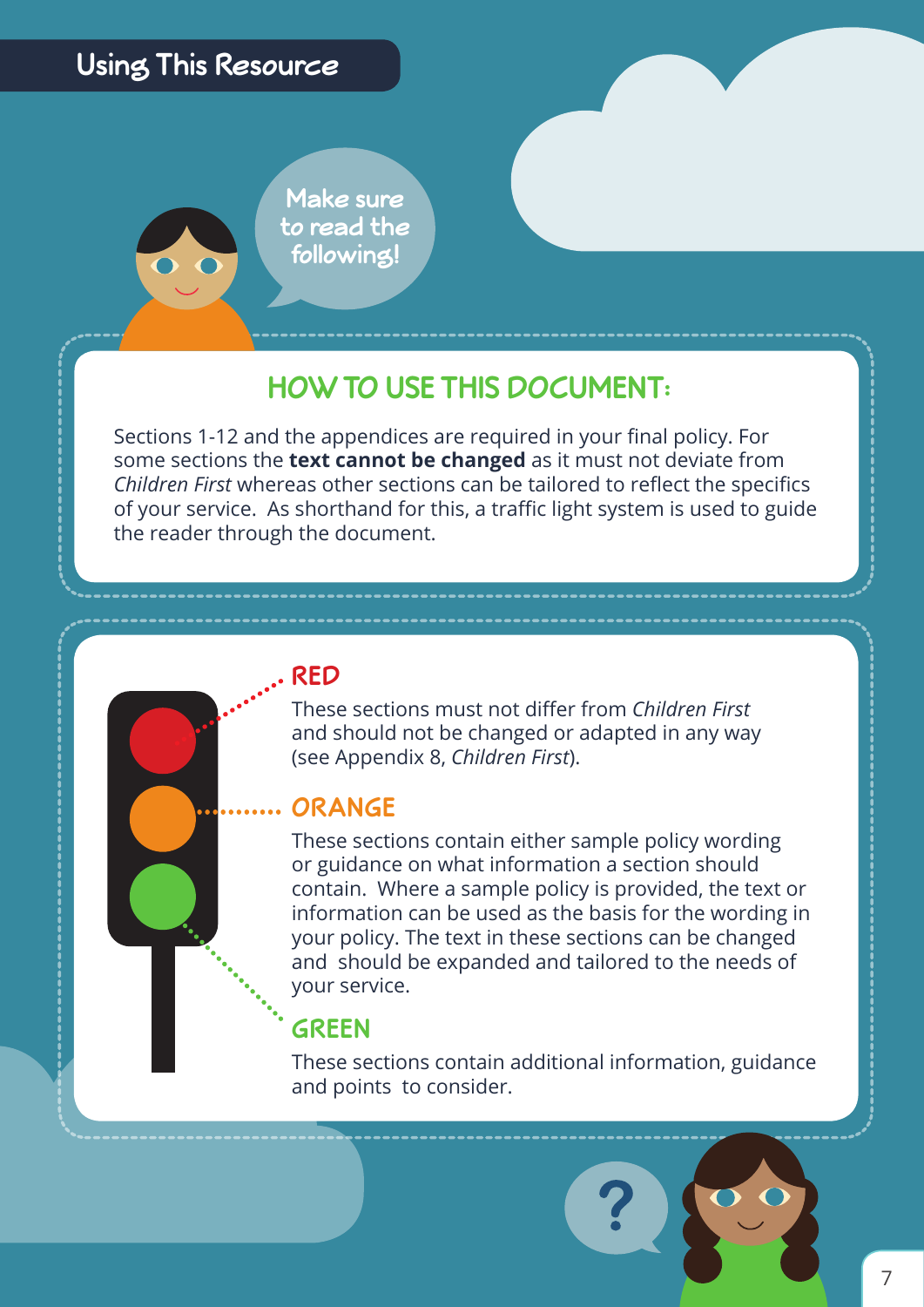# **Child Protection Policy Checklist**



| <b>Does your Child Protection Policy have</b><br>the following sections?                        | <b>Yes</b> | <b>No</b> | <b>In Progress</b> |
|-------------------------------------------------------------------------------------------------|------------|-----------|--------------------|
| <b>Child Protection and Welfare Policy Statement</b>                                            |            |           |                    |
| Role of the Designated Liaison Person (*)                                                       |            |           |                    |
| Recognising, Responding and Reporting Concerns<br>about a Child's Welfare or Possible Abuse (*) |            |           |                    |
| Confidentiality Statement (*)                                                                   |            |           |                    |
| Procedures for Dealing with Allegations of Abuse<br>or Neglect against Employees and Volunteers |            |           |                    |
| <b>Record Keeping</b>                                                                           |            |           |                    |
| <b>Code of Behaviour</b>                                                                        |            |           |                    |
| Safe Recruitment                                                                                |            |           |                    |
| Structures for Induction, Training and Staff<br><b>Supervision &amp; Support</b>                |            |           |                    |
| <b>Responding to Complaints</b>                                                                 |            |           |                    |
| <b>Management of Day Trips/Outings</b>                                                          |            |           |                    |
| Dealing with Accidents and Incidents                                                            |            |           |                    |
| Managing Social Media (optional section)                                                        |            |           |                    |
| Appendices e.g. definitions of Abuse (*),<br>Signs & Symptoms of Abuse(*)                       |            |           |                    |

\* indicates a section that cannot deviate from Children First.

Additional Policies that may be relevant to the Child Protection and Welfare Policy:

- Bullying Policy (depending on the age of the children in the service)
- Nappy and Toileting Policy
- Managing Challenging Behaviour Policy
- Partnership with Parents or Involving Parents Policy
- Garda Vetting Policy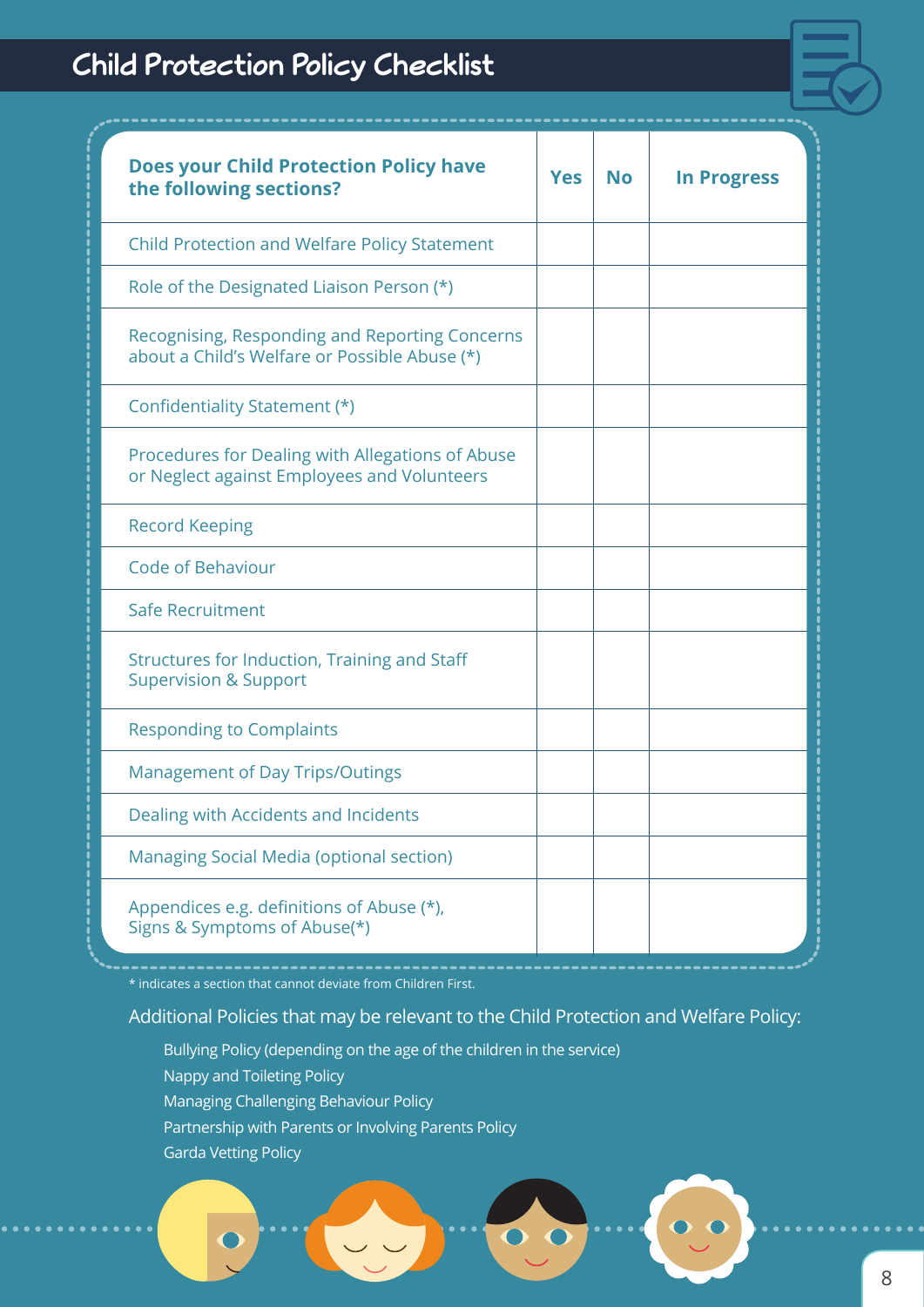

## **1.1 Child Protection & Welfare Policy Statement**

Sample Service is committed to safeguarding the children in our care and to providing a safe environment in which they can play, learn and develop.

We are committed to child centred practice in all our work with children and full compliance with *Children First* and *Our Duty to Care*.

We recognise the right of children to be protected from harm, treated with respect, listened to and have their views taken into consideration in matters that affect them.

Management, staff, volunteers and students in this service recognise that the welfare of children is paramount and our service will endeavour to safeguard children by:

- Having procedures to recognise, respond to and report concerns about children's protection and welfare
- Having a confidentiality policy
- Having a code of behaviour for management, employees, students and volunteers.
- Having a safe recruitment procedure
- Having procedures for managing/supervising employees, students and volunteers
- Having a procedure to respond to accidents and incidents
- Having a procedure to respond to complaints
- Having procedures to respond to allegations of abuse and neglect against staff members.

As part of the policy, this service will:-

- Appoint both a Designated Liaison Person for dealing with child protection concerns and a Deputy
- **•** Provide induction training on the Child Protection and Welfare Policy to all staff, volunteers, students and members of the board of management
- Ensure that staff attend child protection training as appropriate
- **•** Provide supervision and support for staff and volunteers in contact with children
- Share information about the Child Protection and Welfare Policy with families and children
- This policy will be shared with parents on enrolment with our service
- This policy will be reviewed each time an incident is reported or every 2 years if that is sooner (include information about who is responsible for carrying out this review)
- Work and cooperate with the relevant statutory agencies as required.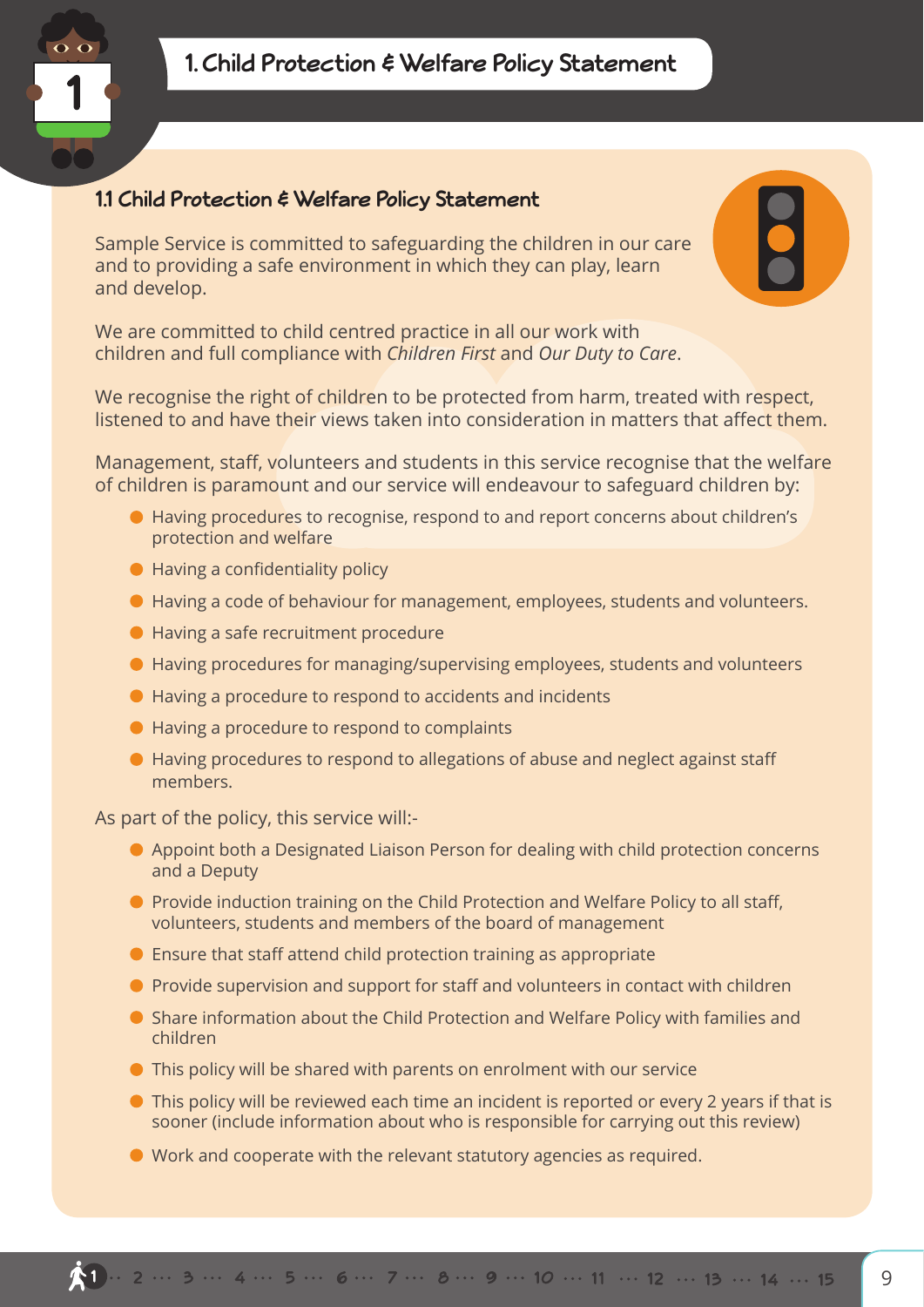## **1.2 Overall Responsibility of all Employees, Board Members, Volunteers and Students**

Although the Designated Liaison Person (see section 2 below) has a lead on issues relating to the protection and welfare of children, it is the responsibility of all service personnel to ensure the safety, protection and well-being of children in the care of the service. All staff, management, board members, relief staff and volunteers are required to read, understand and sign off on the Child Protection and Welfare Policy. It is expected that if staff, board members or volunteers have any questions about the policy or its implementation they speak with the Designated Liaison Person.

We will ensure that all personnel:

- Are aware of their responsibilities and their obligations under *Children First*
- Are aware of their responsibilities for reporting concerns and/or incidents regarding the safety or well-being of children to the Designated Liaison Person
- Attend child protection training as appropriate

This policy is applicable at all times when children are in the care of the service, including on day trips and outings.

We will ensure this policy is observed by (this is a suggested list – amend as relevant):

- **O** Staff
- **Special Needs Assistants**
- Board of Management
- **O** Volunteers
- Students on placement
- Visitors to the service
- Children (depending on the age)

## **1.3 Definition of a Child**

For the purpose of this policy, a 'child' means anyone who is under 18 years of age.

## **Thinking About Implementation**

Are all staff, board members and volunteers familiar with the Child Protection and Welfare Policy?

Are students on placement in the service provided with information about the policy?

How is the policy communicated to parents?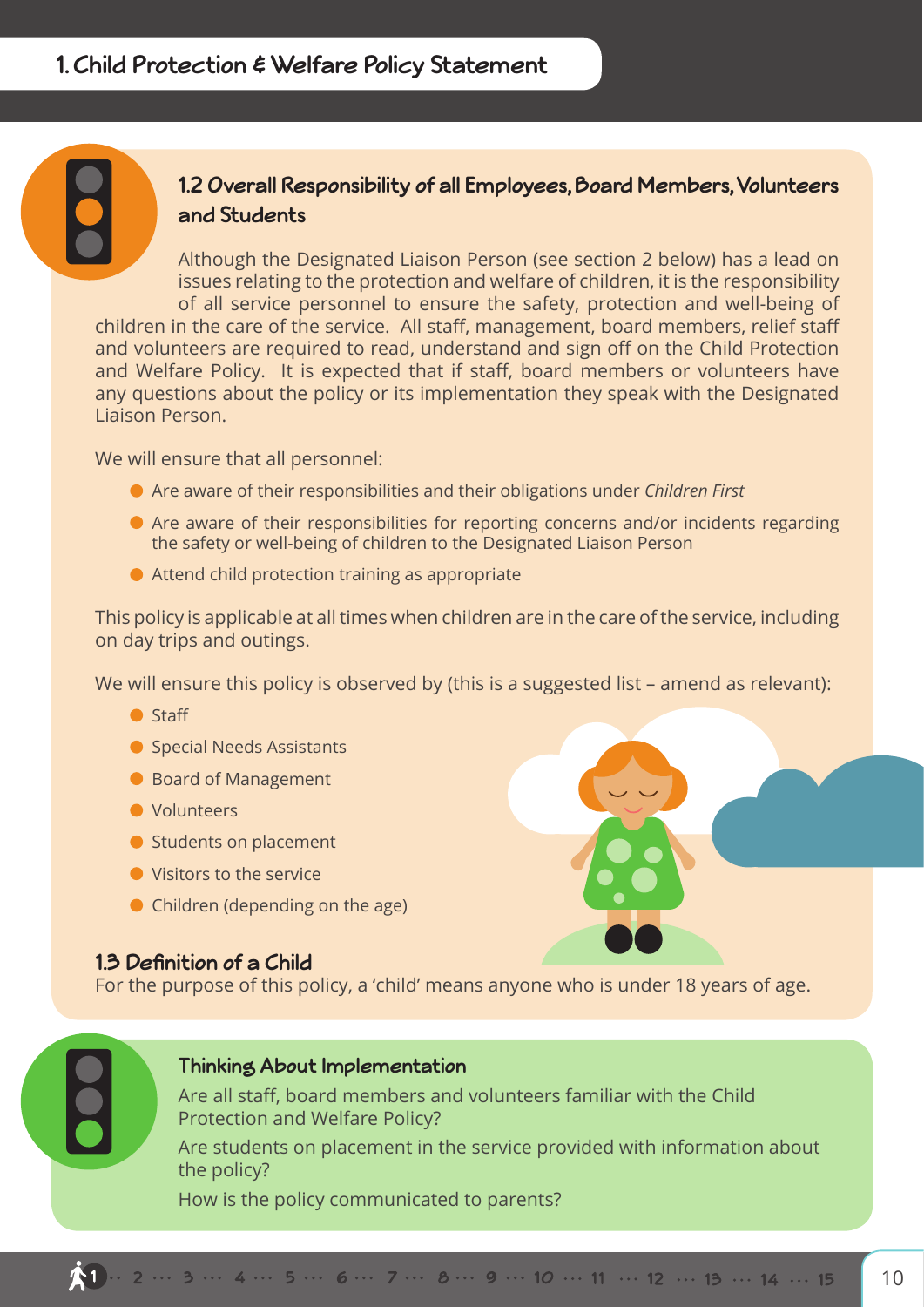

## **2. Role of the Designated Liaison Person**

*Children First* requires that every organisation providing services to children appoint a Designated Liaison Person (DLP) for reporting neglect or abuse. The DLP is responsible for dealing with child protection and welfare concerns in accordance with *Children First* and Our Duty to Care.

The Deputy DLP will be appointed by the board of management/ manager to undertake the below duties when the DLP is on leave or is unavailable for a long period of time.

| <b>Designated Liaison Person</b> | <b>Deputy Designated</b><br>Liaison Person |              |
|----------------------------------|--------------------------------------------|--------------|
| Name, post, contact details      | Name, post, contact details                | Fill in here |

The Role of the DLP is to:

- **•** Provide information and advice on child protection and welfare concerns and issues to the staff of the service
- Be accessible to all staff
- Ensure that they are knowledgeable about child protection and welfare and that they undertake any training considered necessary to keep updated on new developments
- Ensure that the Child Protection and Welfare Policy and procedures of the service are followed
- Be responsible for reporting concerns about the protection and welfare of children to TUSLA – Child & Family Agency or to An Garda Síochána
- Ensure that appropriate information is included in the report to the Child & Family Agency and that the reported is submitted in writing (under confidential cover) using the Standard Report form (see Appendix (i))
- Liaise with the Child & Family Agency, An Garda Síochána and other agencies as appropriate
- Keep relevant people within the organisation informed of relevant issues, whilst maintaining confidentiality
- Ensure that an individual case record is maintained of the action taken by the service, the liaison with other agencies and the outcome
- Advise the organisation of child protection training needs
- Maintain a central log or record of all child protection and welfare concerns in the service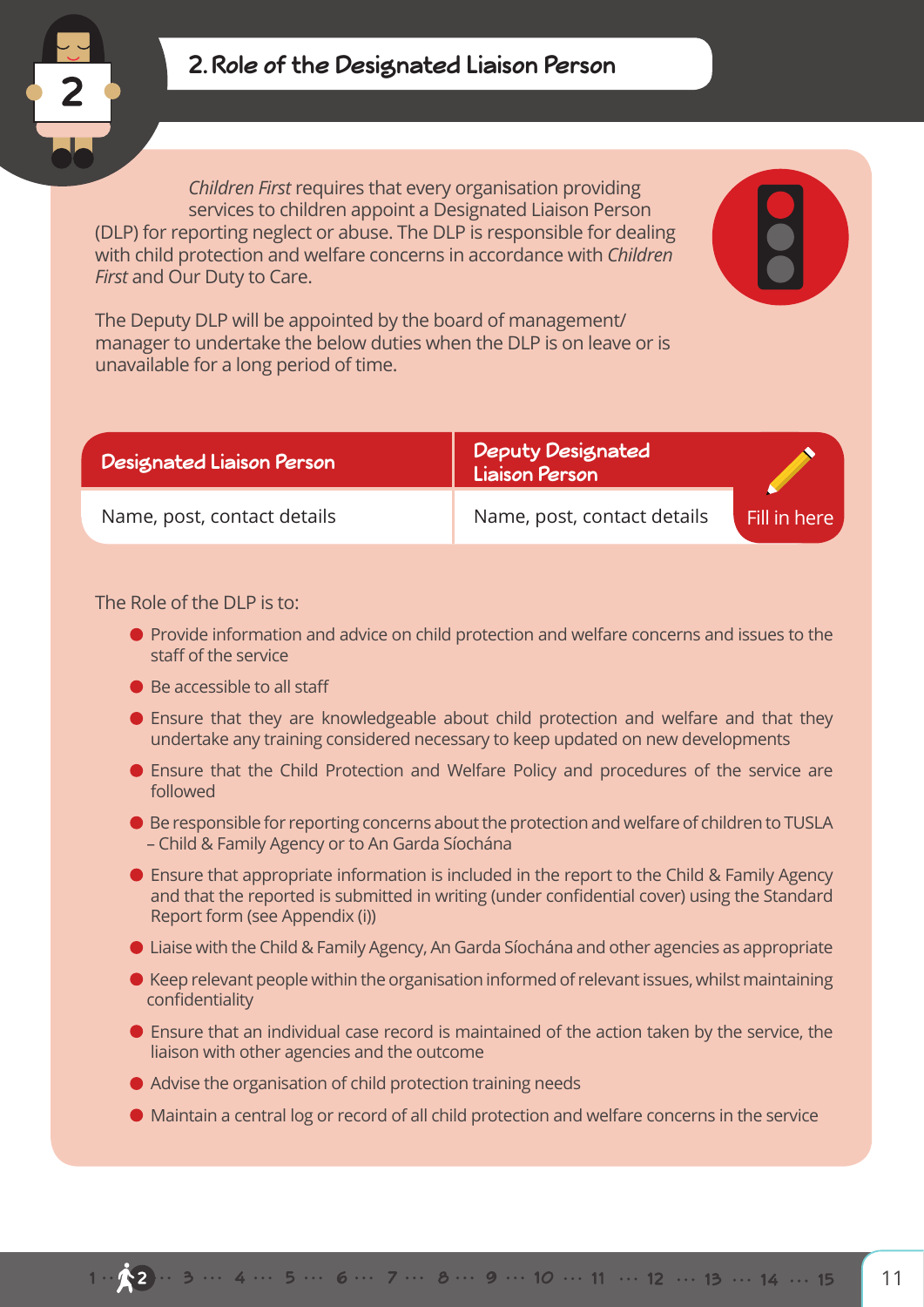## A Child Protection and Welfare Policy starts with a child protection & welfare **Appointing a Designated Liaison Person**

The role of Designate Liaison Person (DLP) is a very important one, it is important that the DLP:

- **-** *Is a senior staff member*
- **-** *Has a good working knowledge of the organisation*
- **-** *Has good listening and communication skills*
- **-** *Has an understanding of abuse*
- **-** *Is available*

## **Community Services/Services with a Voluntary Management Committee:**

The DLP is appointed by the management committee. In general, it is the manager who is the DLP.

**Other Services:** The owner or a person delegated by them (in general the manager) is the DLP.

Services that operate in a range of sites may need to appoint more than one DLP, while ensuring that central records are maintained.



**3. Recognising, Responding and Reporting Concerns about a Child's Welfare or Possible Abuse** 

## **3.1 Recognising Concerns**

- Staff and/or volunteers may at times be concerned about the general welfare and development of children they work with and they can discuss any concerns with their manager and/or Designated Liaison Person at any time.
- All staff and volunteers should be familiar with the definitions of abuse as outlined in *Children First* (see Appendix (ii)) and the signs and symptoms of abuse (see Appendix (iii)).



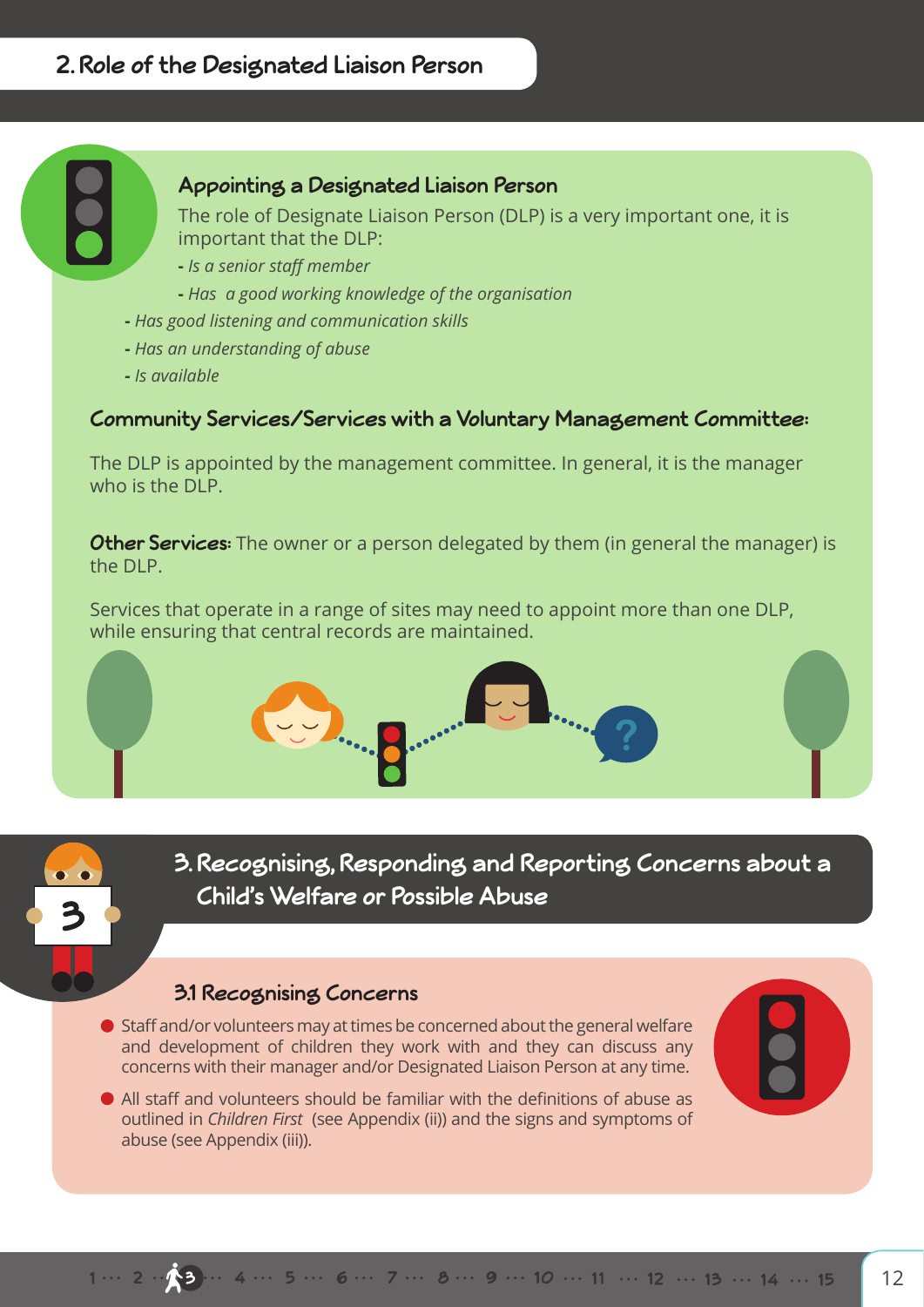In accordance with *Children First*:

- Everyone must be alert to the possibility that children with whom they are in contact may be suffering from abuse or neglect.
- The Child and Family Agency should always be informed when a person has reasonable grounds for concern that a child may have been, is being or is at risk of being abused or neglected. Child protection concerns should be supported by evidence that indicates the possibility of abuse or neglect.
- A concern about a potential risk to children posed by a specific person, even if the children are unidentifiable, should also be communicated to the Child and Family Agency.
- The guiding principles in regard to reporting child abuse or neglect may be summarised as follows:

*(I) the safety and well-being of the child must take priority (II) reports should be made without delay to the Child and Family Agency.*

- Any reasonable concern or suspicion of abuse or neglect must elicit a response. Ignoring the signals or failing to intervene may result in ongoing or further harm to the child.
- Section 176 of the Criminal Justice Act 2006 introduced the criminal charge of reckless endangerment of children. It states:

'A person, having authority or control over a child or abuser, who intentionally or recklessly endangers a child by – (a) causing or permitting any child to be placed or left in a situation which creates a substantial risk to the child of being a victim of serious harm or sexual abuse, or (b) failing to take reasonable steps to protect a child from such a risk while knowing that the child is in such a situation, is guilty of an offence.'

The penalty for a person found guilty of this offence is a fine (no upper limit) and/or imprisonment for a term not exceeding 10 years.

## **3.2 A concern could come to your attention in a number of ways:**

- A child tells you or indicates that she/he is being abused. This is called a disclosure (see Appendix (iv) for guidance on responding to a disclosure from a child)
- An admission or indication from the alleged abuser
- A concern about a potential risk to children posed by a specific person, even if the children are unidentifiable
- **Information from someone who saw the child being abused**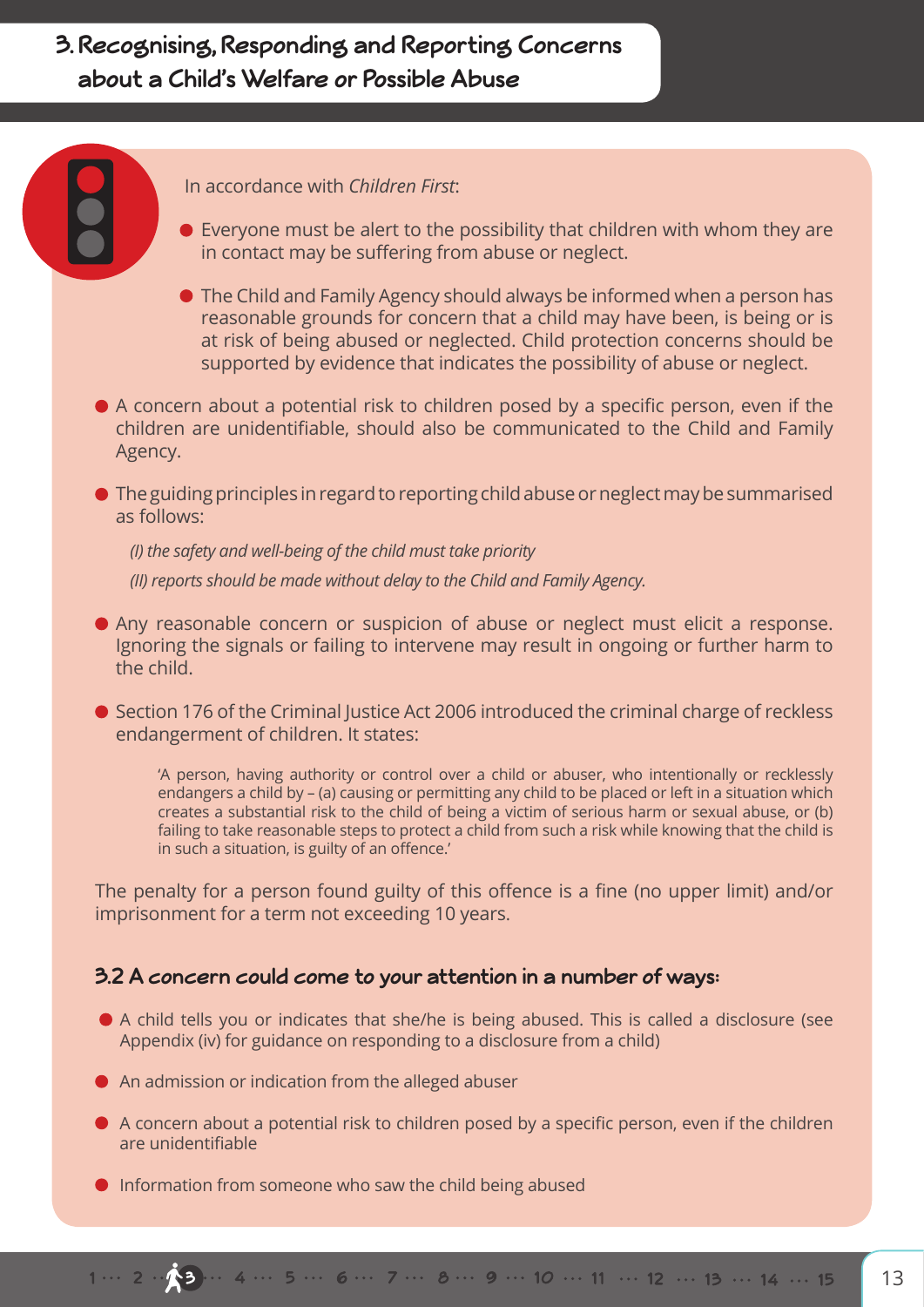- Evidence of an injury or behaviour that is consistent with abuse and unlikely to be caused in any other way
	- **Consistent indication over a period of time that a child is suffering from** emotional or physical neglect
- An injury or behaviour which is consistent with abuse, but an innocent explanation is given
- Concern about the behaviour or practice of a colleague

All Personnel are expected to consult *Children First* and the *Child Protection & Welfare Practice* Handbook for detailed information on the signs and symptoms of abuse.

## **3.3 Procedures for Responding to a Child Protection or Welfare Concern**

- Under no circumstances should a child be left in a situation that exposes him or her to harm or risk pending Child & Family Agency intervention. In the event of an emergency and the unavailability of a Duty Social Worker, the DLP will contact An Garda Síochána
- **If the child has made a disclosure, a written record will be made. If there are other grounds** for concern that the child has been abused or neglected, a written record will be made
- $\bullet$  If there are reasonable grounds for concern (see Appendix (v)) the DLP will complete the Standard Report Form without delay and send it to the Duty Social Work Team in the Child & Family Agency (see below for contact details).

#### **Useful Resources:**

*Children First, the Child Protection and Welfare Practice Handbook* and the other documents referred to in this resource document can be found at *www.tusla.ie*. The website also contains a wide range of information on child protection and welfare issues.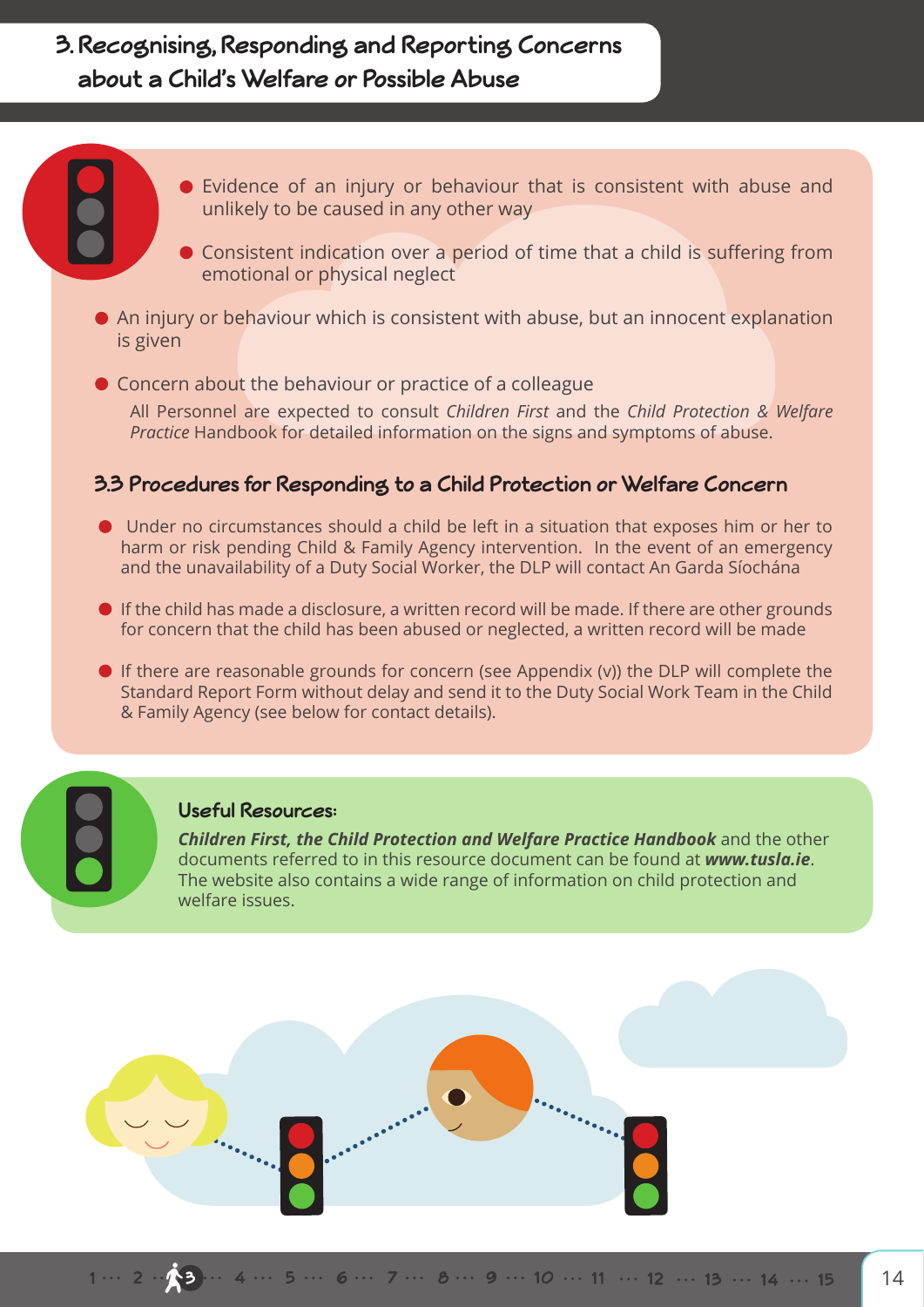| <b>Duty Social Work Team, Tusla -</b><br>Child & Family Agency | An Garda Síochána                                            |              |
|----------------------------------------------------------------|--------------------------------------------------------------|--------------|
| Name, post, contact details<br>(phone number and address)      | Name, post, contact<br>details (phone number<br>and address) | Fill in here |

- $\bullet$  If the concern is urgent and the child is in immediate danger, the report to the Child & Family Agency will be made by telephone and followed up with the completed Standard Report Form.
- In the event of an emergency and the unavailability of a Duty Social Worker, the DLP will contact An Garda Síochána
- The DLP may use the process of informal consultation with the Duty Social Work Team to discuss the response to a child protection and welfare concern and whether or not it warrants reasonable grounds for concern. Informal consultation is carried out without providing the name of the family or the child. If advised to do so, a formal report will be made.



 The DLP will record information about the concern, informal consultation (if carried out) and details regarding if and when the parents were informed

**Community Services/Services with a Voluntary Management Committee:** Where there is a voluntary management committee in place, the chairperson is informed each time a referral or report is made under the Child Protection and Welfare Policy. In accordance with the confidentiality policy, no identifying information is included when informing the chairperson.

**Other Services:** If the owner is not the DLP they are informed when a referral or a report is made under the Child Protection and Welfare Policy.

## Duty Social Work **Duty Social Work Team Contact Details**

A list of all the duty social work teams can be accessed here: A list of all the duty social work teams can be accessed<br>. here:<br>here:

http://www.tusla.ie/services/child-protection-welfare/ contact-a-social-worker

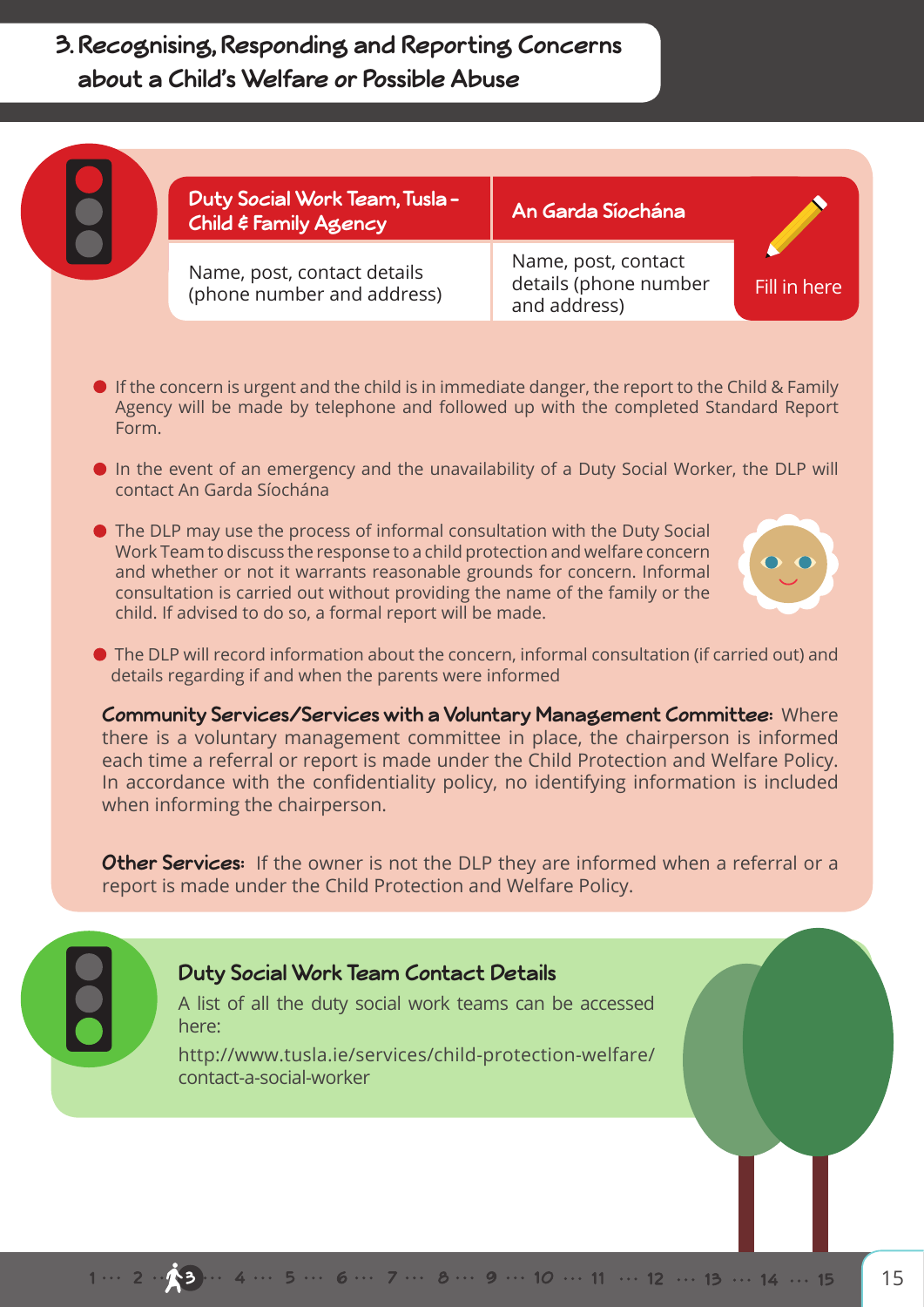#### **Procedure when a referral is not made to the Child & Family Agency**

- Not all concerns will meet the reasonable grounds for concern. In this case, the concern and any informal consultation will be documented and kept confidentially and securely.
- The DLP will inform the member of staff, volunteer or student who raised the concern that it is not being referred in writing, indicating the reasons. The DLP will advise the individual that they may make a report themselves or contact the Duty Social Work Team and that the provision of the *Protection for Persons Reporting Child Abuse Act, 1998* will apply.9

## **3.4 Informing Parents about Child Protection and Welfare Concerns**

- Good communication with parents is very important in ensuring best outcomes for children and any concerns about the health and well-being of a child will always be discussed with parents from the outset.
- **When a child protection concern is being reported to the Child & Family Agency, good practice indicates that parents should be informed about the report unless doing so may put the child at further risk.** The DLP may seek advice from the Child and Family Agency Social Work Department in relation to this.

## **3.5 Responding to a Retrospective Disclosure by an Adult of abuse as a child**

- In relation to retrospective disclosures, it is imperative that all child protection concerns are examined and addressed.
- An increasing number of adults are disclosing abuse that took place during their childhood. If a staff member becomes aware of a retrospective concern they should follow the reporting procedure and speak with the DLP. If any risk is deemed to exist to a child who may be in contact with an alleged abuser, the service should report the concern to the Children and Family Agency without delay.
- Information about relevant support services may be provided to the adult if appropriate.

#### **Thinking About Implementation**

Do all staff and volunteers know who to contact of they have a concern about the welfare of a child? Are the numbers for the Duty Social Work Team and the Gardaí displayed for staff? Does the service have copies of *Children First* and the *Child Protection & Welfare Practice Handbook*?

<sup>9</sup> The Protection for Persons Reporting Child Abuse Act, 1998 provides protection from civil liability and penalisation by an employer where reports are made to designated officers in the HSE or to An Garda Síochána reasonably and in good faith.  $\overline{\mathbf{O}}$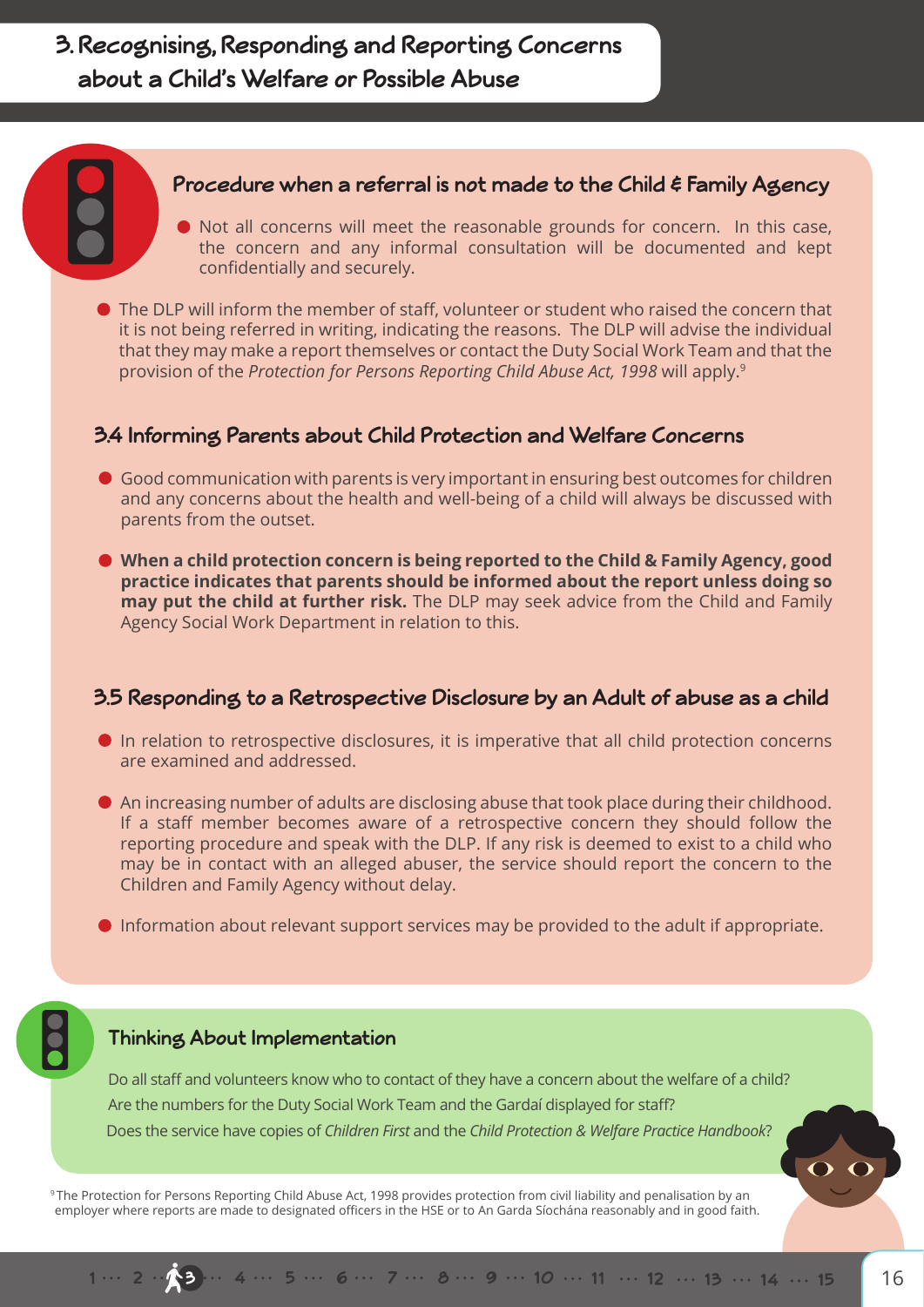## **4. Confidentiality Statement**



The effective protection of a child often depends on the willingness of the staff in statutory and voluntary organisations involved with children to share and exchange relevant information. It is therefore critical that there is a clear understanding of professional and legal responsibilities with regard to confidentiality and the exchange of information.



- All information regarding a concern or assessment of child abuse or neglect should be shared on 'a need to know' basis in the interests of the child with the relevant statutory authorities.
- No undertakings regarding secrecy can be given. Those working with a child and family should make this clear to all parties involved, although they can be assured that all information will be handled taking full account of legal requirements.
- Ethical and statutory codes concerned with confidentiality and data protection provide general guidance. They are not intended to limit or prevent the exchange of information between different professional staff with a responsibility for ensuring the protection and welfare of children. The provision of information to the statutory agencies for the protection of a child is not a breach of confidentiality or data protection.
- It must be clearly understood that information gathered for one purpose must not be used for another without consulting the person who provided that information.



#### **The following should be considered when developing this section of your policy:**

- The protection and welfare of the children in the service are paramount and their safety and well-being is the priority. However, the service also has a duty and responsibility, as an employer, in respect of its employees. It is important to note that there are two procedures to be followed when an allegation of abuse or neglect is made against an employee:
	- **1.** Reporting procedure in respect of any child protection and welfare concern
	- **2.** The procedure in respect to the allegation against the employee

<sup>10</sup> Note that Employee includes all ancillary staff, students and volunteers.

## 1... 2... 3... 4.15... 6... 7... 8... 9... 10... 11... 12... 13... 14... 15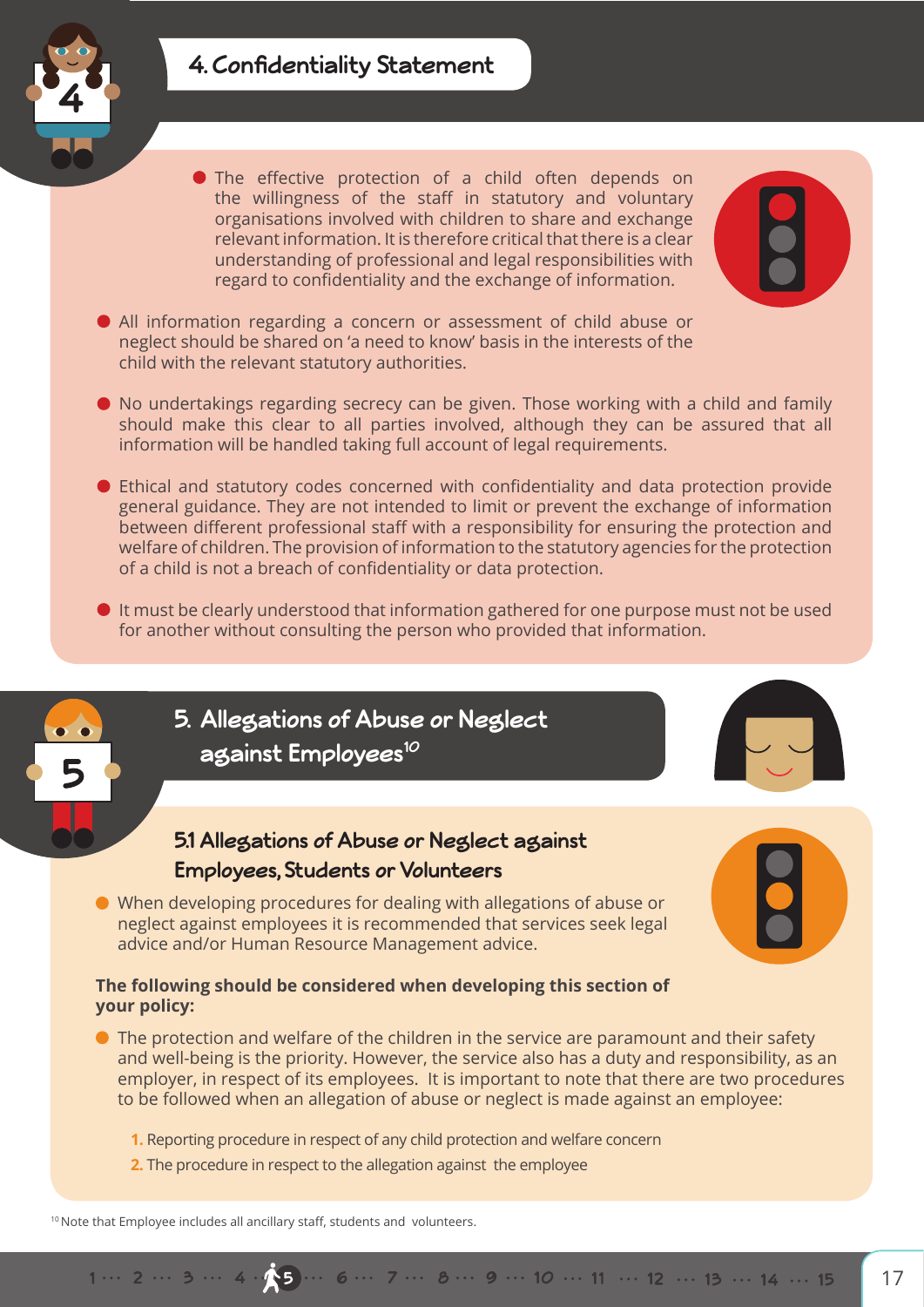## **5. Allegations of Abuse or Neglect against Employees**

It is recommended that two different people are nominated to manage each procedure. In small staff teams it may be necessary to call on external people who are independent to the parties.

- **In general, it is the Designated Liaison Person who is responsible for reporting** the matter to the Child & Family Agency (as per the reporting procedure) while the employer is responsible for addressing the employment issues.
- **If the concern meets the reasonable grounds for reporting then it should be referred** without delay to the Child & Family Agency.
- To be reported to the Child & Family Agency the allegation must meet the reasonable grounds for reporting of a concern. Informal consultation with the Child & Family Agency may be used to determine if reasonable grounds are present.
- Where there is a Board of Management, they are the employer, otherwise the owner of the service is the employer.
- All staff and volunteers in the service should be aware of who to contact should they become aware of an allegation of abuse or neglect against any employee in the service.
- Written records are very important: If a disclosure is made by a child, a written record of the disclosure should be made as soon as possible by the person receiving it. Where an allegation of abuse or neglect is made by an adult, a written record of the allegation should be made and a written statement should be sought from this person.
- Where an employer becomes aware of an allegation of abuse by an employee while executing their duties, an employer should privately inform the employee of the following:
	- (i) The fact that an allegation has been made against him/her
	- (ii) The nature of the allegation.

The employee should be afforded the opportunity to respond, the response should be noted and passed onto the Child & Family Agency with the formal report.

- All stages of the process should be recorded.
- An investigation may be required and the policy should note who will carry this out, the time involved and any appeal process. In small staff teams, independent, external parties may be called upon.
- Whether or not the matter is being reported to the Child & Family Agency, the employer is always informed of an allegation of abuse or neglect against an employee.
- Confidentiality: It is essential that at all times the matter is treated in the strictest confidence and that the identity of the employee is not disclosed, other than as required under the procedures within the policy.
- **•** Protective measures may be required while the allegation is being investigated. The principles of natural justice, the presumption of innocence and fair procedures should be adhered to. It is very important to note protective measures are intended to be precautionary and not disciplinary.
- The employer should maintain regular and close liaison with the Child & Family Agency and or An Garda Síochána and ensure that no action by the service frustrates or undermines any investigation.
- Further action will be guided by employment legislation, the contract of employment, the other policies and procedures of the service (including the disciplinary policy) and the advice of the investigating agencies.
- *It is recommended that services always seek legal advice when dealing with allegations of abuse or neglect against an employee.*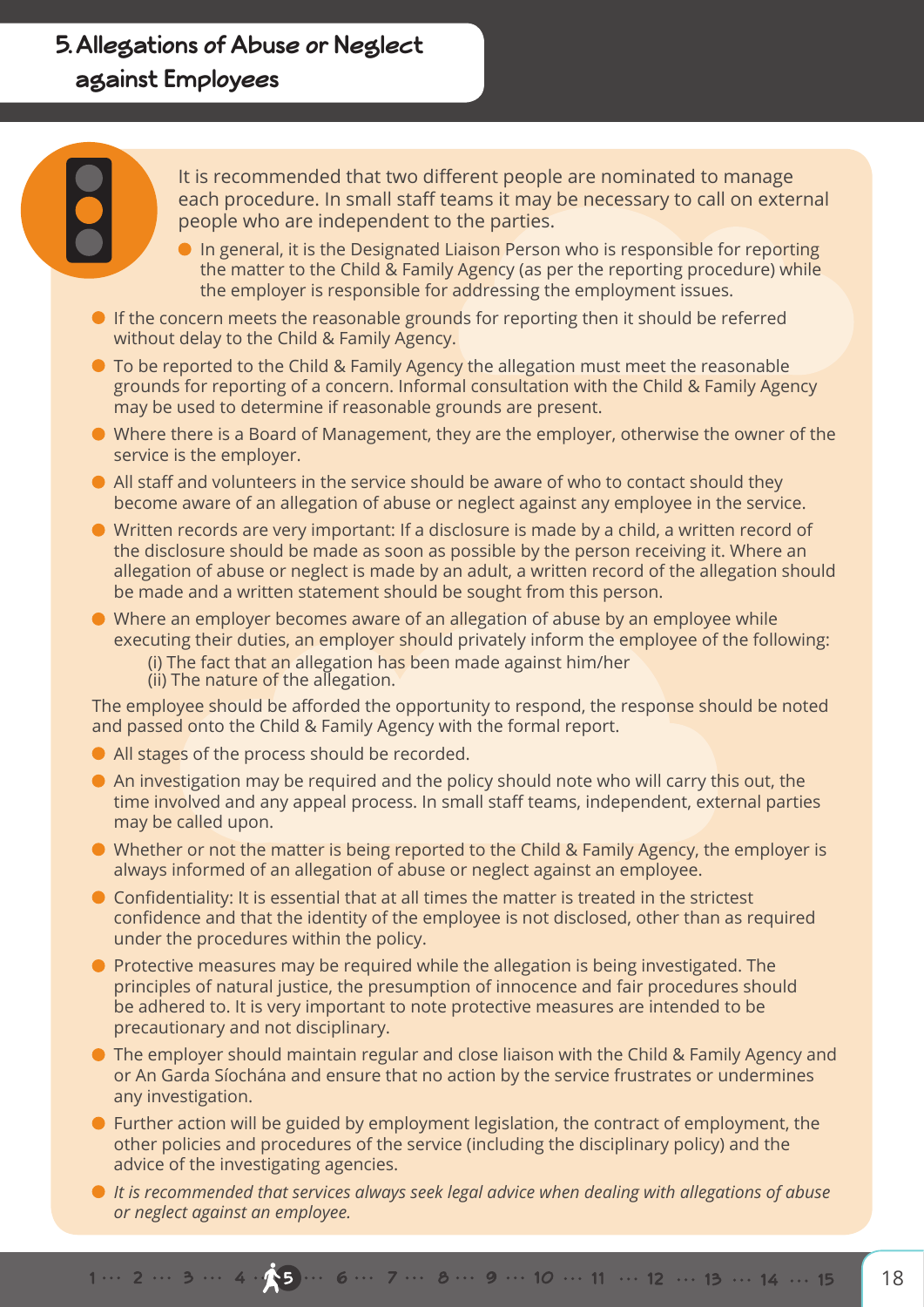## **5. Allegations of Abuse or Neglect against Employees**

## **5.2 Parents and Allegations of Abuse or Neglect Against Employees**

- Parents have the right to contact the Child & Family Agency to report an allegation of abuse or neglect about the employee or service.
- Parents of children who are named in an allegation of abuse or neglect will be kept informed of actions planned and taken, having regard to the rights of others concerned.
- If there is any concern that a child may have been harmed, their parents will be informed immediately.



## **6. Record Keeping**

## **6.1 Record Keeping**

**The following should be considered when developing this section of your policy:**

- Under the Child Care (Pre-school Services) Regulations 2006, accurate and up to date records in relation to children, staff and service provision must be kept. The Early Years (Pre-school) Inspectorate will have access to files for inspection purposes.
- Parents may have access to the files and records of their own children on request but may not have access to information about any other child.
- Only employees involved with a particular child should have access to confidential files.
- Records are stored in compliance with 2006 Child Care Regulations.
- Where there are child protection or welfare concerns, observations/records will be kept on an ongoing basis and information shared with the Child and Family Agency as appropriate. It is important to note where these will be recorded and stored.
- **Procedures are in place for archiving records.**
- All records should be managed in line with the service Data Protection Policy

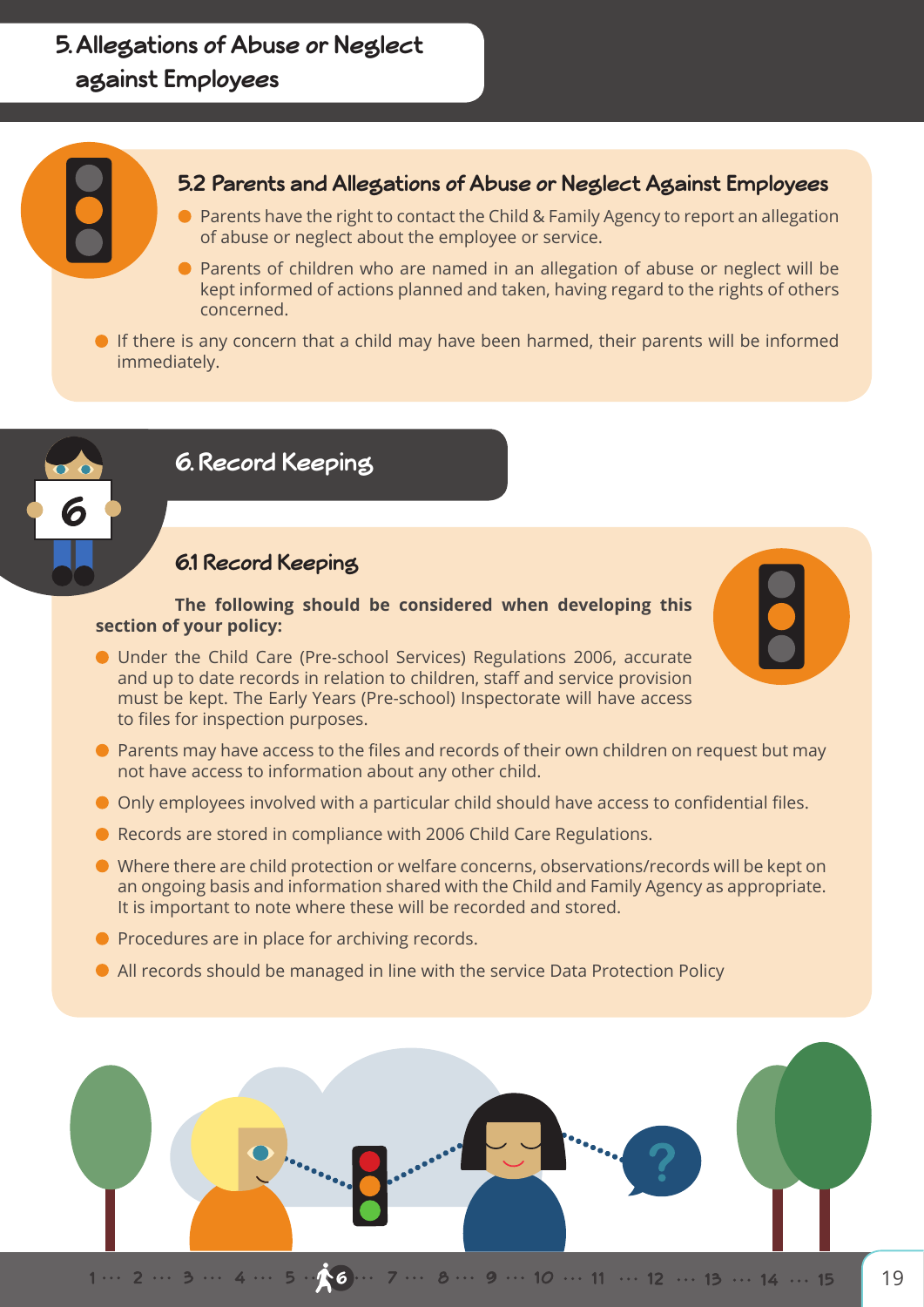

## **7.1 Developing a Code of Behaviour**

- A Code of Behaviour is an important part of a Child Protection and Welfare Policy as it sets out the standard expected from all employees and explains what is acceptable and what is not when employees are working with children.
- The Code of Behaviour can be used to:
	- Explain to new staff how we work with children and what is acceptable
	- Explain to parents what they and their child can expect from employees in the service
	- Create a shared understanding of best practice
	- Challenge an employee when practice is not at an acceptable standard
	- Challenge parents when behaviour in the service is not acceptable
	- As a Training tool
- The Code of Behaviour relates both to interactions with children and to what is acceptable between adults while children are present; it applies to all adults in the service including parents.
- The Code of Behaviour is developed in consultation with employees, parents and children (if relevant) and will vary depending on the age of children in the service and the scope of the service.
- Some headings that might be found in a Code of Behaviour :
	- Managing/Supervising Activities
	- Use of Mobile Phones and Technology
	- One-to-One work
	- Touch and Physical Contact
	- Communication with Children
- The code of behaviour should be included in the Child Protection and Welfare Policy either in this section or listed as an Appendix.

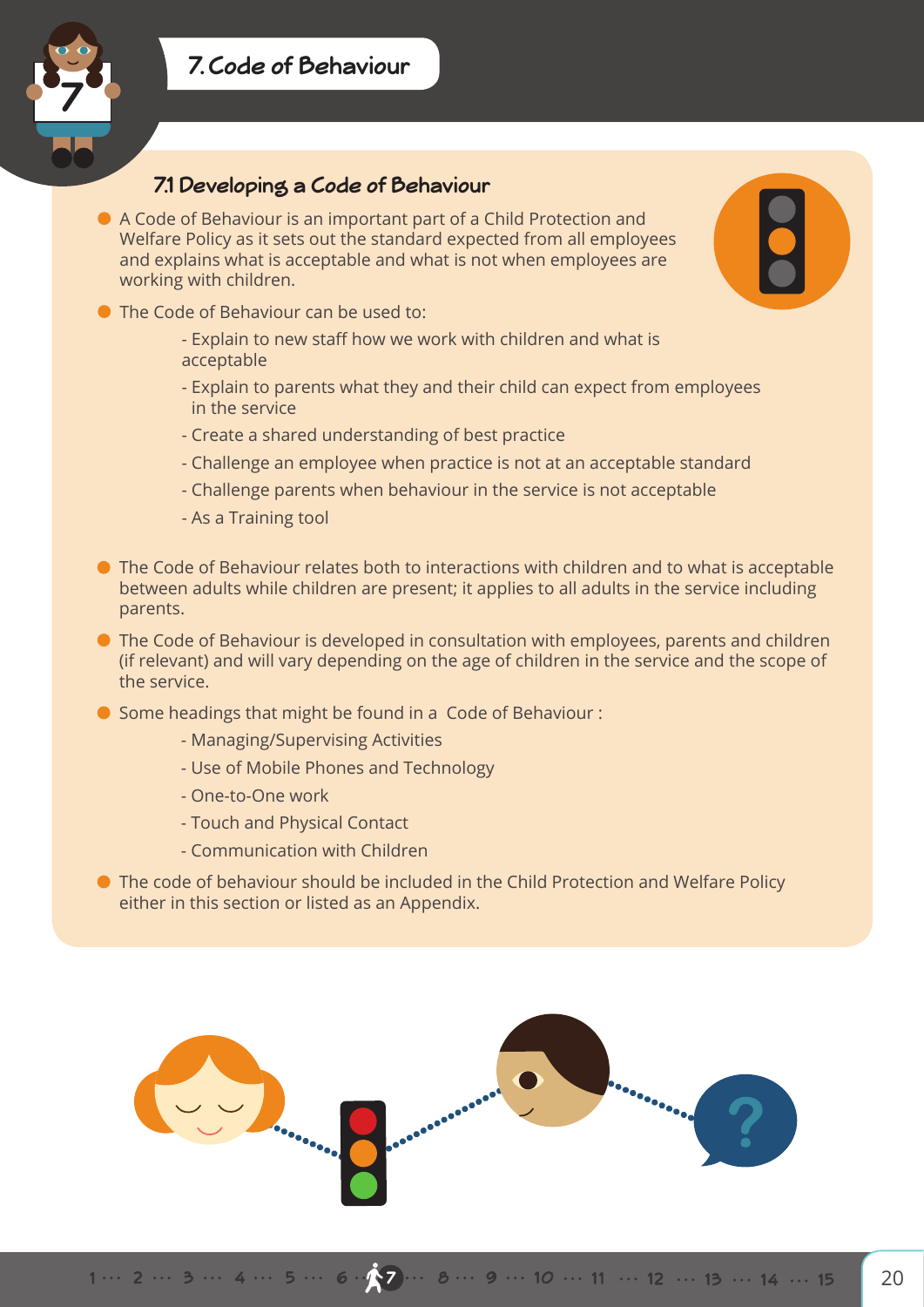## **7.2 The following points should be included in your Code of Behaviour**

- We recognise the importance of a Code of Behaviour between staff and children as recommended in *Our Duty to Care*. Our Code of Behaviour is kept under regular review. The Code of Behaviour supports all staff and volunteers to have a clear understanding of what is acceptable with respect to their behaviour with children.
- We recognise that children have an equal right to our service provision in line with the *Equal Status Act* and the *National Disability Strategy*.
- We are committed to
	- Valuing and respecting all children as individuals
	- Listening to children
	- Involving children in decision making as appropriate
	- Encouraging children to express themselves
	- Working in partnership with parents
	- Promoting positive behaviour
	- Valuing difference
	- Implementing and adhering to all relevant policies to keep children safe
- Information on adult to child ratios in the service should be included in this section.
- The Code of Behaviour is given to all staff and volunteers at induction and it is expected that all staff and volunteers are familiar with the code and that they will raise any questions arising with their line manager.

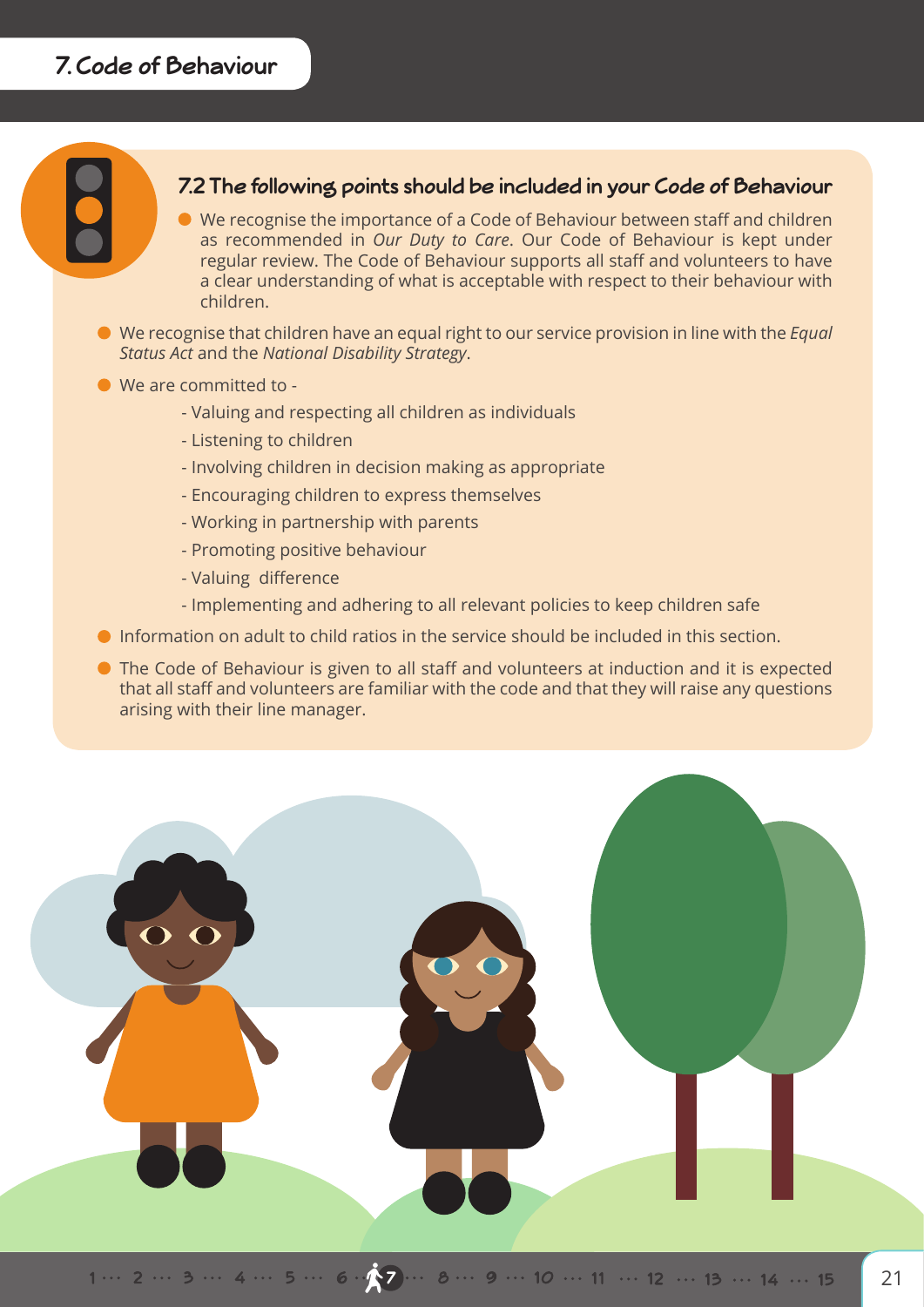## **7. Code of Behaviour**

- All employees have a duty to adhere to the Code of Behaviour and to bring breaches of the code to the attention of their line manager. Breaches of the Code of Behaviour are dealt with through the disciplinary procedure.
- **Information on the service policy for managing behaviour could be included here** or cross referenced with this section of the policy.

#### Daugheans anti-Developmentally Appropriate Practice: Positive Physical Contact

Touch and physical interaction are essential to the healthy development and well-being of young children. How you manage touch and physical contact with children should be included in your Code of Behaviour. Misunderstanding of Child Protection and Welfare Policy has, at times, left practitioners unsure as to how to provide the care that children require.

## **Points to Consider:**

- Young children and babies require touch and physical contact to develop.
- Touch and physical contact are important in offering comfort and reassurance to young children – consider including information about how children are comforted in your service.
- Touch and physical contact should be governed by the age and developmental stage of the child for example physical interaction with a 6-month old baby is very different to that with a 4 year old child.
- All children are different and may need assistance in different ways. Children should be assisted with toileting and dressing based on individual need.
- Touch should be in response to the needs of a child not the adult. However, young children should be given the opportunity for physical contact if they require it.
- Touch and physical contact should be with the child's permission resistance from the child should be respected.
- Touch and physical contact should be open and not secretive.

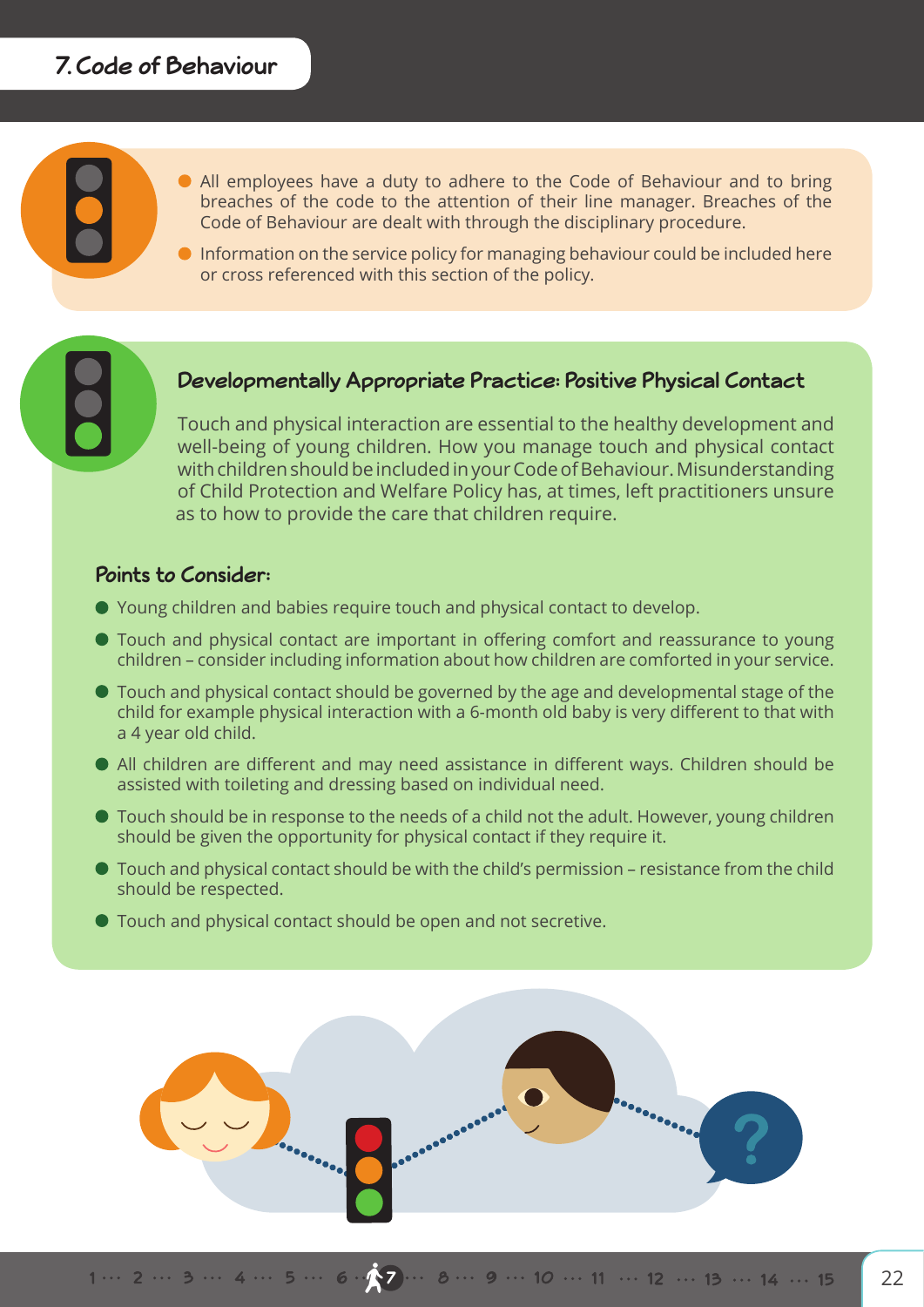



**The following should be included in your policy in relation to recruitment of new employees and volunteers:**

- We will ensure that all staff and volunteers are carefully selected in line with the Service Recruitment Policy and the Child Care (Pre-school Services) Regulations 2006. The following will be undertaken:
	- Development of job description which outlines the qualifications, skills and experience needed for each post
	- Advertising vacancies externally and as widely as practicable
	- Requesting candidates to supply personal information on an application form
	- Interviews will be conducted by more than one person. It is the responsibility of the interview panel and not one individual to appoint staff/volunteers
	- All processes should be consistent and transparent (i.e. interview questions agreed in advance, scoring sheets and feedback to candidates)
	- Prior to an offer of employment being made, two references from previous employers (including the most recent) should be supplied, verified and kept on file
	- Prior to commencement of position, proof of identity including address (passport, driving licence or ID card) will be requested and kept on file
	- Prior to commencement of position, satisfactory Garda vetting will be in place for all staff or volunteers
	- The development of criteria on decision making regarding suitability in the event of a vetting disclosure (Garda Vetting Policy)
- Any child protection and welfare concerns that arise through the recruitment process should be dealt with through the reporting procedures as outlined in Section 3
- All new appointments should be subject to a probationary period for a stated period and a review meeting held before the post is confirmed
- All employees will be provided with an employment contract

## **Personnel File**

An up-to-date and accurate personnel file is kept for each member of staff that includes the following records:

- **O** proof of identity and that the person is over 18 years of age
- **•** proof of satisfactory Garda Vetting
- two validated references, including a reference from the most recent place of employment
- **•** verification of qualifications
- **O** investigation of any gaps in employment.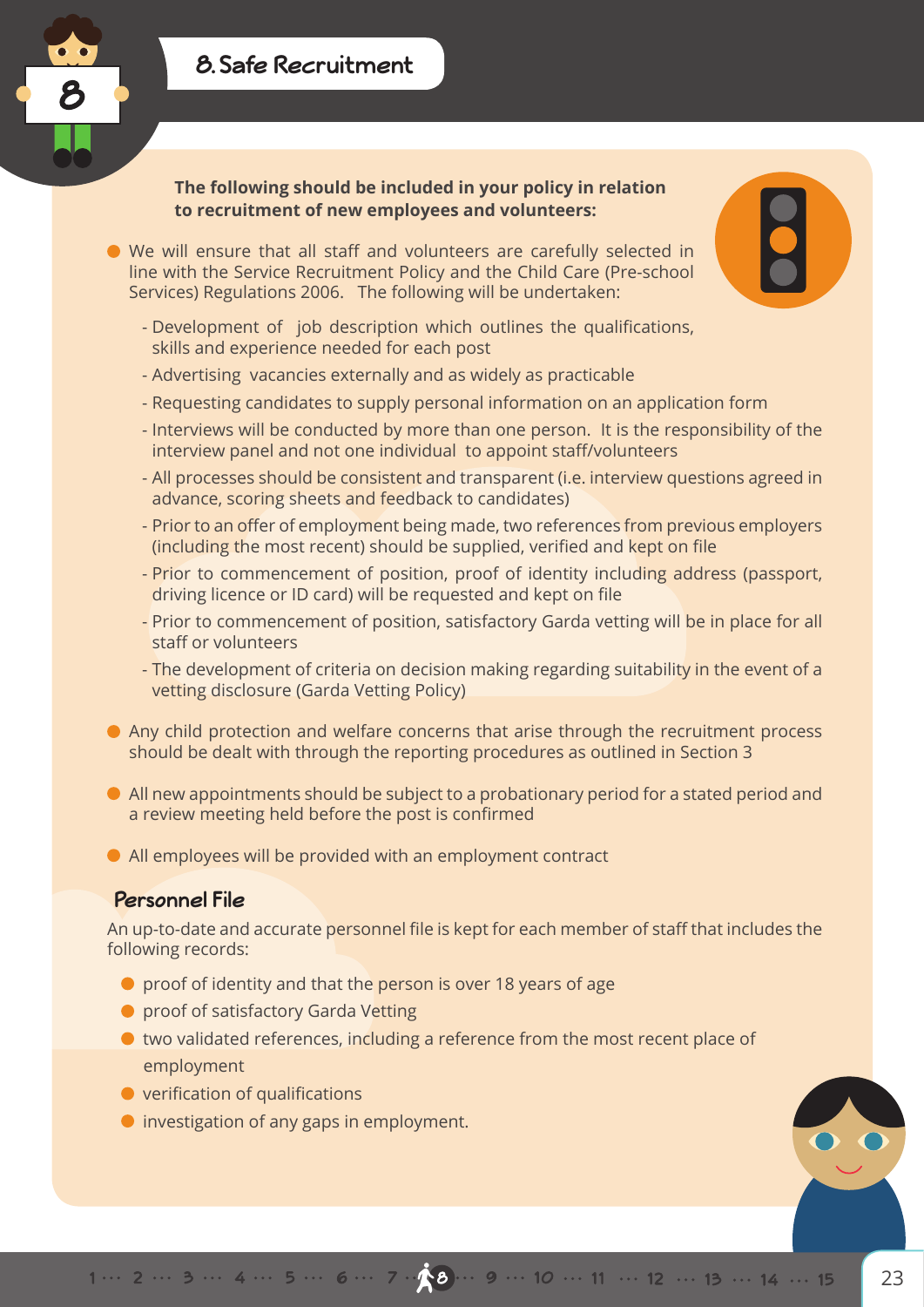

#### **Induction for new employees, students and volunteers:**

As part of the induction process, all new management, staff, volunteers and students will be briefed on all the elements of the Child Protection and Welfare Policy including the ethos of the service, child centred practice and the Code of Behaviour, within the first week of employment.



All management, staff, volunteers and students will be required to commit to and abide by the Child Protection and Welfare Policy. They are required to confirm that they have read and understand the Child Protection and Welfare Policy with their signature.



#### **Training on Child Protection:**

- The DLP and Deputy DLP will be released to attend *Always Children First* Training and/or other relevant training as identified and we will ensure that the DLP and Deputy DLP attend child protection training every 3 years.
- All management, staff and volunteers will be encouraged to attend child protection and other relevant training as identified.
- Staff will be provided with information in relation to particular skills training to encourage professional development and best practice.

#### **Thinking About Implementation**

- Have the DLP and Deputy DLP attended the Tusla *Always Children First* Training in the last 3 years?
- Child protection training should be attended every 3 years.
- For more information on the Early Years Child Protection Training Programme contact your local childcare committee.

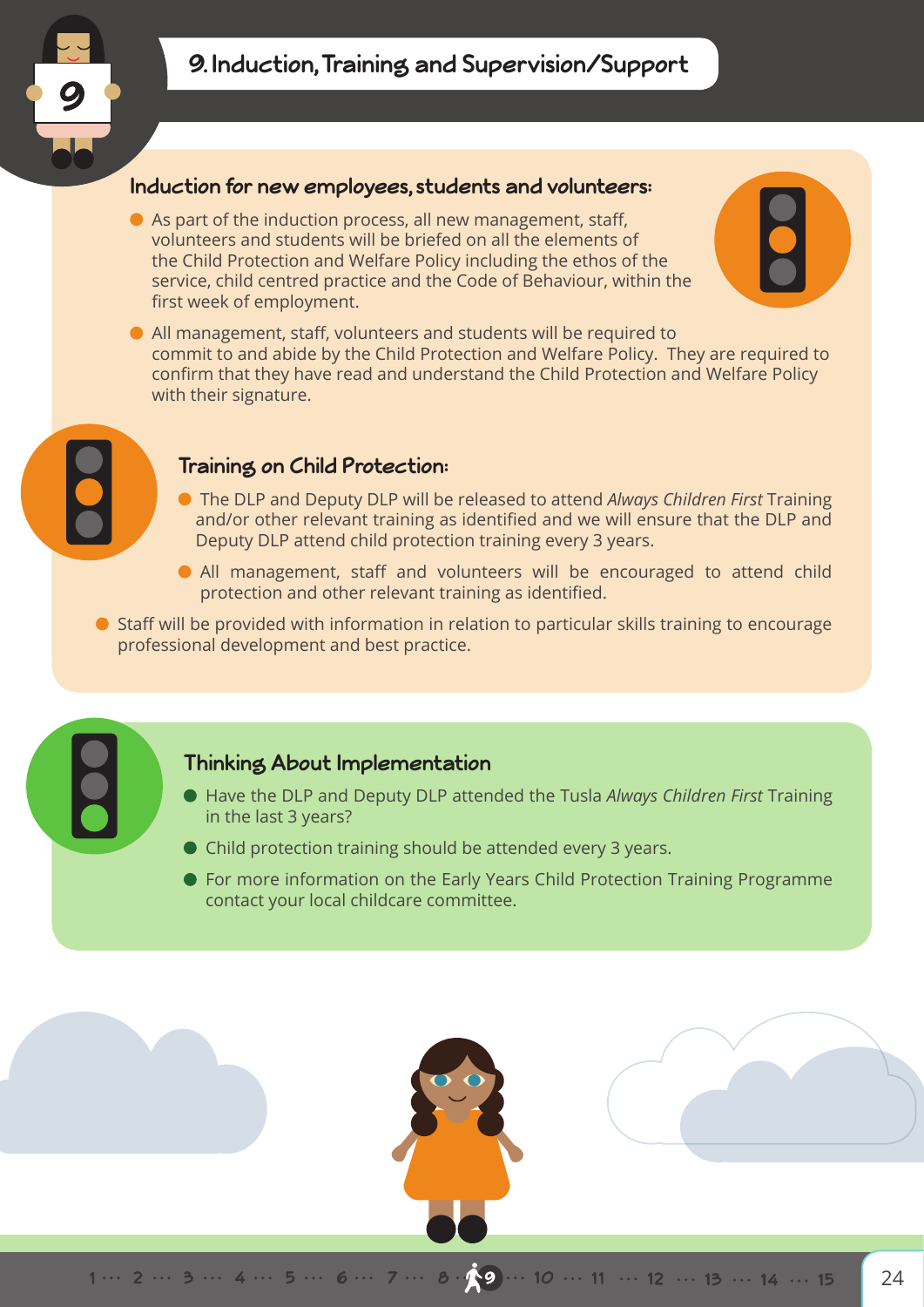## **Staff Supervision and Support**

- Regular supervision and support is available to staff and volunteers, through one to one meetings or group meetings.
- $\bullet$  Staff will be supported while dealing with a child protection concern and outside support will be sought where necessary, the costs of this will be borne by the company.

#### **Employee Assistance Scheme:**

Dealing with child protection and welfare concerns can be very challenging and can impact practitioners in different ways. Employee assistance programmes (such as those provided by health insurance providers) offer confidential support and counselling to employees on issues affecting any aspect of their personal or professional life. For examples of such schemes

see VHI, Laya Healthcare.



## **10. Responding to Complaints**

## **Sample Policy on Responding to Complaints:**

#### **10.1 Policy Statement:**

We work in partnership with parents by seeking their views and encouraging parents to participate in any decision making in relation to the service. We welcome comments/suggestions on the delivery of the service.

#### **10.2 Procedures for Responding to a Complaint:**

- We undertake to ensure all complaints are taken seriously and dealt with fairly, impartially and confidentially.
- We will endeavour to quickly and informally resolve complaints though discussion with parents and members of staff as appropriate.
- Parents will be made aware that there is a complaints procedure in operation as part of enrolment/intake.
- If we find that we have made a mistake or that something could have been done better we will change the way we do things to avoid making the same mistake in future.
- Complaints can be made by parents, guardians and other advocates on behalf of children.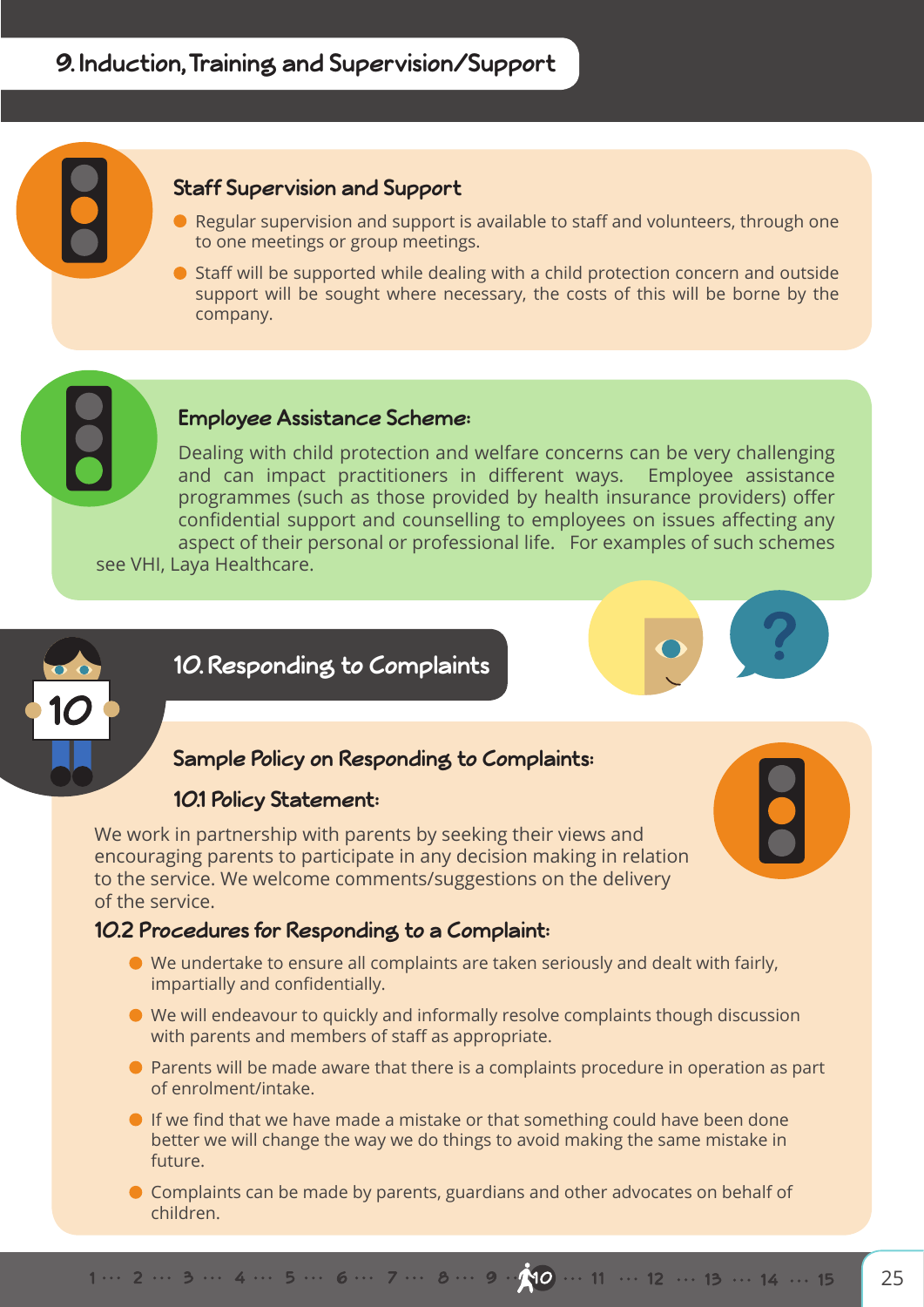If a parent is not satisfied with any aspect of the service they are requested to resolve the issue informally through discussion with the room leader /owner / manager.

If the problem persists, re-occurs or the parent is not satisfied with the response, the complaint should be put in writing to the manager/chairperson of the Board of Management. (Contact details could be inserted including email address).

## **Community Services/Services with a Voluntary Management Committee**

- The Board of Management may then nominate a committee member to meet with the parents and the room leader/manager (as appropriate) to try and resolve the issue.
- Most complaints are resolved at this stage. However if there are other or more serious issues arising from the complaint or it cannot be resolved then both sides may agree the need for a third party to mediate in relation to the complaint.
- Written records of discussion and agreements made will be kept of this meeting and copies made available to parents, room leader, or other involved staff (as appropriate).
- All complaints will be dealt within in a timely manner.

#### **Other Services**

- If the issue still remains unresolved the owner/manager will ask the parents to put their complaint in writing to them, a further meeting may take place and agreements reached will be written up and copies forwarded to parents and other relevant personnel (as appropriate).
- Most complaints are resolved at this stage. However if there are other or more serious issues arising from the complaint then both sides may agree the need for a third party to mediate in relation to the complaint.
- Depending on the nature of the complaint the Disciplinary Procedures may also be followed.
- If a complaint is made to the Early Years/Pre-school Inspectorate about any aspect of this service we will co-operate fully with the Inspectorate to resolve the issue.

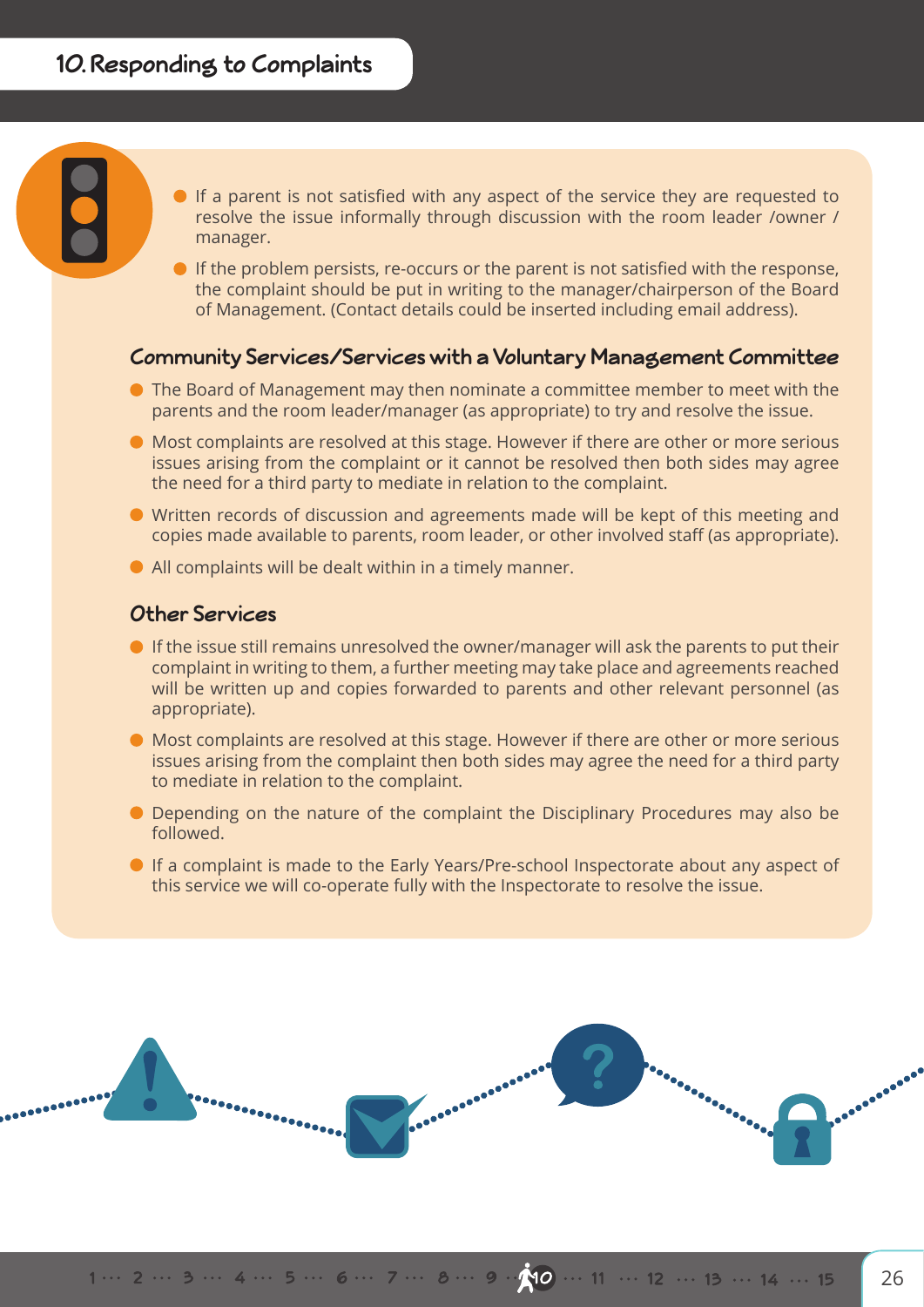## **Sample Policy: Managing Day Trips/Outings from the Service 11.1 Policy Statement**

This service aims to provide children with a varied and wide experience and from time to time the service may organise day trips and outings. It is our policy to ensure the safety and wellbeing of children during these activities through planning, risk assessment, management and supervision of the activity.

## **11.2 Managing Routine Outings**

Sample Service uses the facilities in park/playground when weather permits. In managing and planning these activities we will:

- Inform parents at enrolment of the proposed activity, method of travel and supervision in place
- Seek written consent from the parents; children will not be able to participate in this activity unless this has been obtained
- Ensure an adequate number of personnel are present and that the children are supervised at all times
- Ensure that the person in charge will have access to the service mobile phone in case of emergency
- A risk assessment of the venue/facility will be carried out and reviewed annually
- **•** Ensure that adequate insurance is in place for the outing
- Ensure staff are familiar with emergency procedures

## **11.3 Managing and Planning Day Trips/Outings**

This service aims to provide children with a varied and wide experience and from time to time the service will organize Day Trips. The following will be considered in planning these activities.

All trips and outings will be planned in advance and a risk assessment will be carried out with regard to the following issues: safety in regard to method of transport, facilities, activities, accessibility for children with additional needs and emergencies.



## **Guidelines for Developing an Outings Policy/Procedure**

In developing this section of the policy it is recommended that services refer to the Early Years Inspectorate guidelines for developing an Outings Policy/Procedure. See: http://www.tusla.ie/uploads/content/ Pre School Outings Procedures.pdf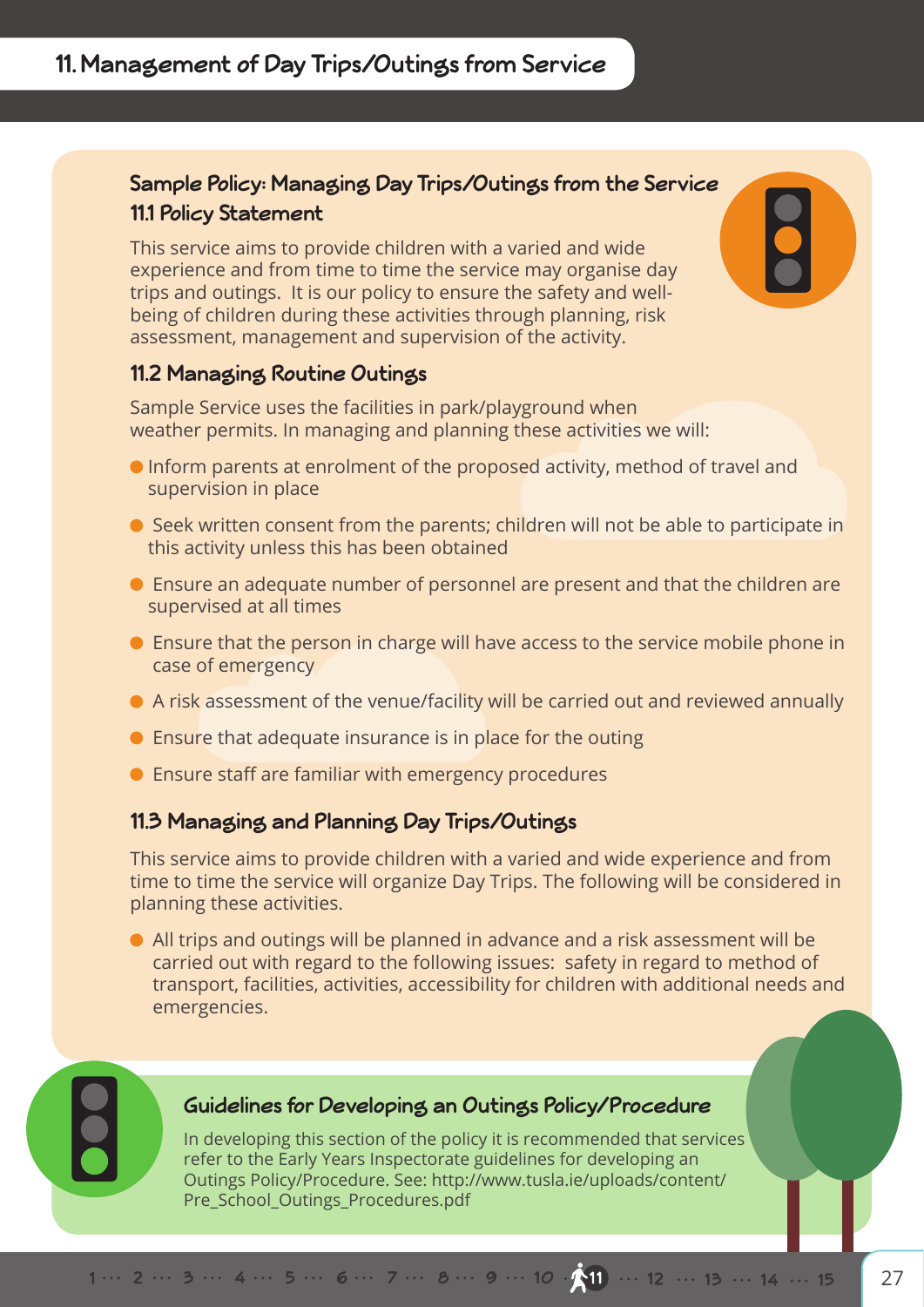- We will ensure that the method of transport complies with relevant safety requirements and insurance.
- We will ensure that adequate insurance is in place and that appropriate staff/child ratios are maintained in line with the pre-school regulations and the risk assessment.
- An outline of the details of the trip and related activities will be supplied in writing to parents and written consent by a parent specifically for each trip will be obtained. Parents will be asked to provide information about any allergies that their child has.
- Where appropriate, parents may be invited to accompany their children on trips.
- If all staff are leaving the service, emergency contacts for all children will be brought on the trip.
- Children will be appropriately supervised at all times and the relevant adult/ child ratios maintained.
- Safety measures such as frequent head counts/roll calls at key stages, name tags, hats, armbands may be used as appropriate.

## **11.4. Managing Emergencies and Critical Incidents**

- A first aid box will be brought and a person with a First Aid certificate will be present
- The person in charge will have access to the service mobile phone in case or emergency
- **•** The service does its utmost to minimize risk and ensure the safety of all children at all times. However, it is important that staff are prepared for any emergencies that may arise and in this regard, a plan to deal with emergencies (such as critical incidents or an incident involving a missing child) will be developed for each outing. Staff will be reminded of any relevant policies and procedures prior to the day trip.

**ACCORDINATION**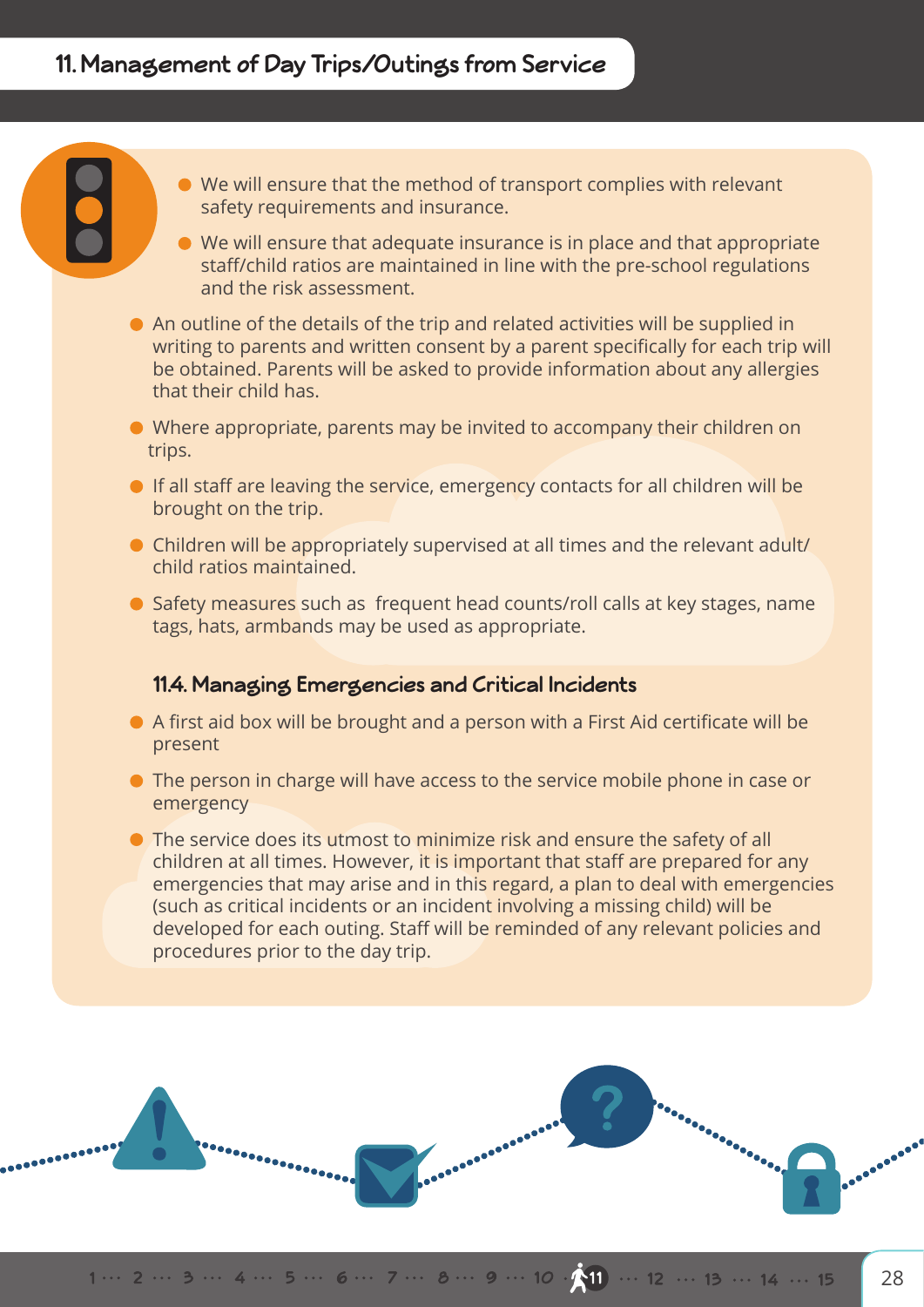

## **Sample Policy: Accidents and Incidents**

#### **12.1 Policy Statement**



It is our policy to promote the health, well-being and safety of all the children in our service through the implementation of robust policies and procedures and by developing and regularly reviewing accident prevention procedures and fire safety. Although we adhere to all safety precautions and guidelines, accidents may occur.

## **12.2 Procedures for Responding to an Accident/Incident**

- We will ensure that all personnel are aware of emergency numbers and that they are prominently displayed.
- We will ensure that all relevant personnel have up to date First Aid Training and that a complete First Aid Box is accessible.
- The safety and welfare of the child is always the first consideration if a child is injured or an accident occurs.
- After an accident, as soon as practicable, the accident Report Form is completed and recorded in the Accident book/log.
- The manager/owner/chairperson is informed of serious accidents or incidents.
- Parents are always informed of incidents or accidents involving their child and requested to sign the relevant form.
- The manager will review the accident and incident reports annually.

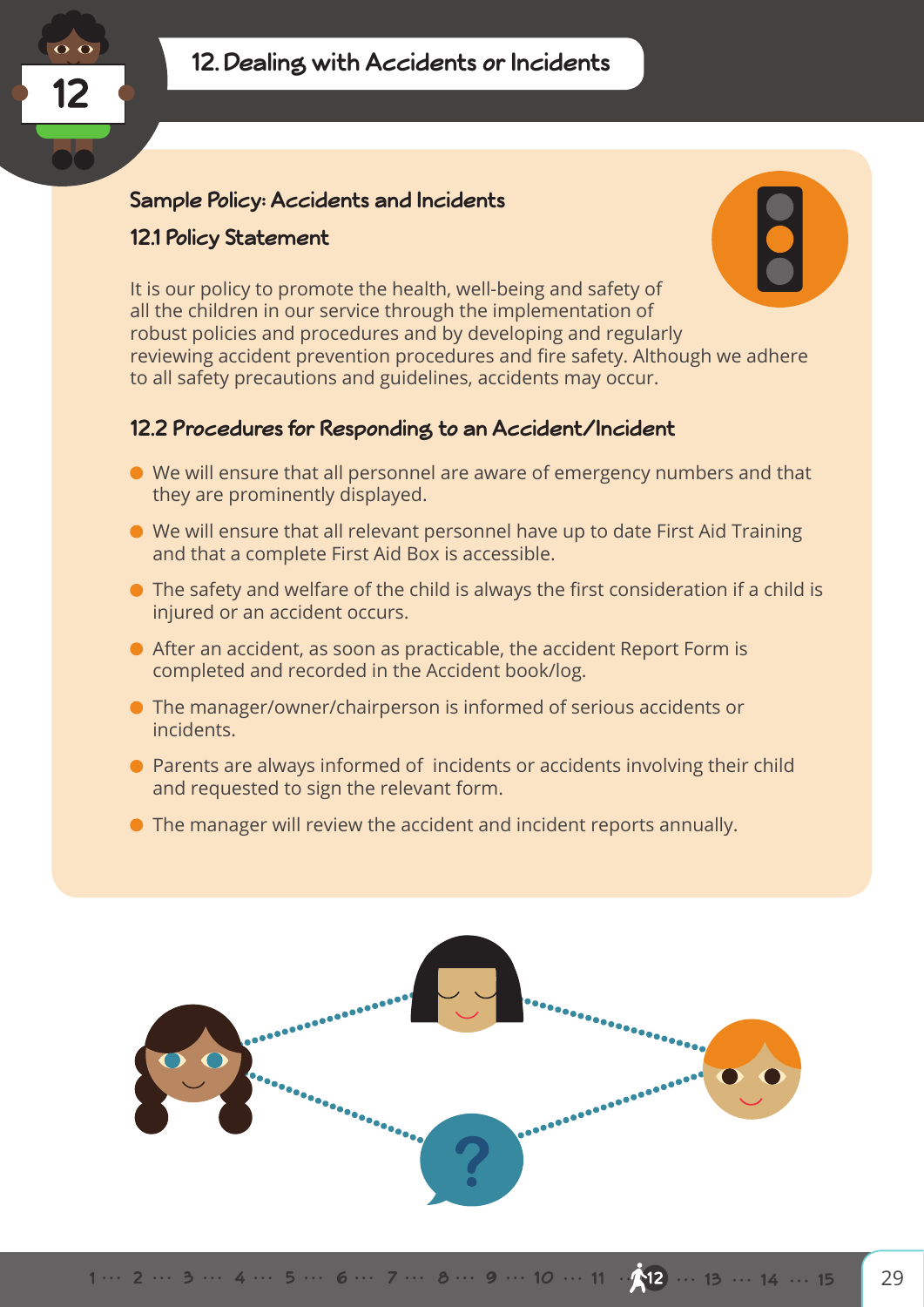



Many services are using social media as an additional tool for communication with parents and families. Where a service is using social media it is recommended that a policy is in place and the following points should be considered in developing it.

## **Purpose of Social Media Use:**

- The policy should include a written statement about the purpose of the engagement with social media and services should be clear about the purpose of their use of social media. It is to communicate with parents? Market the service? Provide information to parents? Seek feedback? Provide information on community resources?
- Clear guidance is required for employees as to what is appropriate to post on the service social media sites.
- Social media should only be used for communication in relation to professional matters relating to the service.

## **Social Media Administrator:**

- A social media administrator should be appointed by the service to manage social media engagement. One of their roles is to verify all social media posts (including those by parents) before they are published online.
- Children in the service will not be engaged with on social media. In relation to Facebook, Children in the service will not be 'friended'.

## **Consent & Images**

- Consent is required from parents before an image of a child can be used on social media.
- Consider what devices are used to take images of children this should be on service equipment not employee phones.
- **Images of children are covered by Data Protection** Legislation.
- The policy should state for how long the images will remain on the social media site.
- **Careful consideration should be given by managers** to the use of personal mobile phones by staff whilst working with children.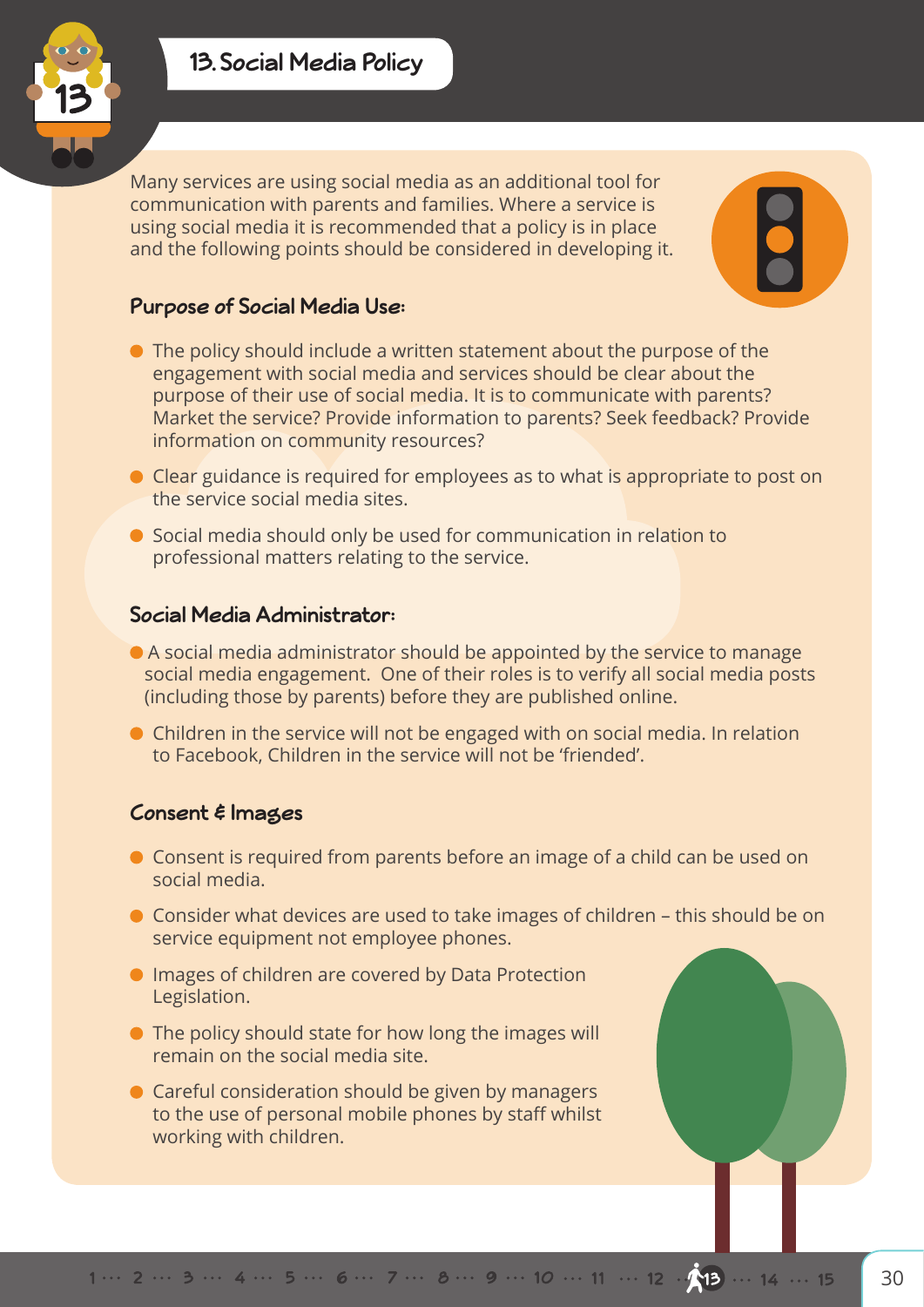

- Never post an image of a child with identifying information
- Be mindful not to create a perception of division in groups of children or leave some children feeling left out (for example if not all the children have consent for their image to appear on Facebook then is a group shot appropriate?)
- Ensure children are appropriately dressed before posting any image

#### **Service Events**

● Request that parents do not share images of other people's children on line, most parents will be respectful of this.



## **14. Children First Act 2015**

#### **Children First Act 2015 – New Child Protection Legislation**

New legislation: the Children First Act 2015 has been passed, this will impact on early years services - the legislation will be introduced in a phased way and this information has been included for **information purposes only** and to assist services in preparing for the new requirements.

## **Children First Act 2015**

Central to Ireland's child protection system is the implementation and adherence to *Children First: National Guidance for the Protection and Welfare of Children* (2011). This national guidance provides a framework to assist individuals and agencies working with children to identify incidences of child abuse and the procedures to follow to report any concerns to the relevant authorities.

The Children First Act 2015 aims to strengthen the child protection response of all agencies and when fully enacted, it will put elements of *Children First* on a statutory footing – this means that early years services will have new legal requirements in relation to child protection. Although the Act has passed all stages in the Oireachtas, the sections that will apply to early years services have not yet started.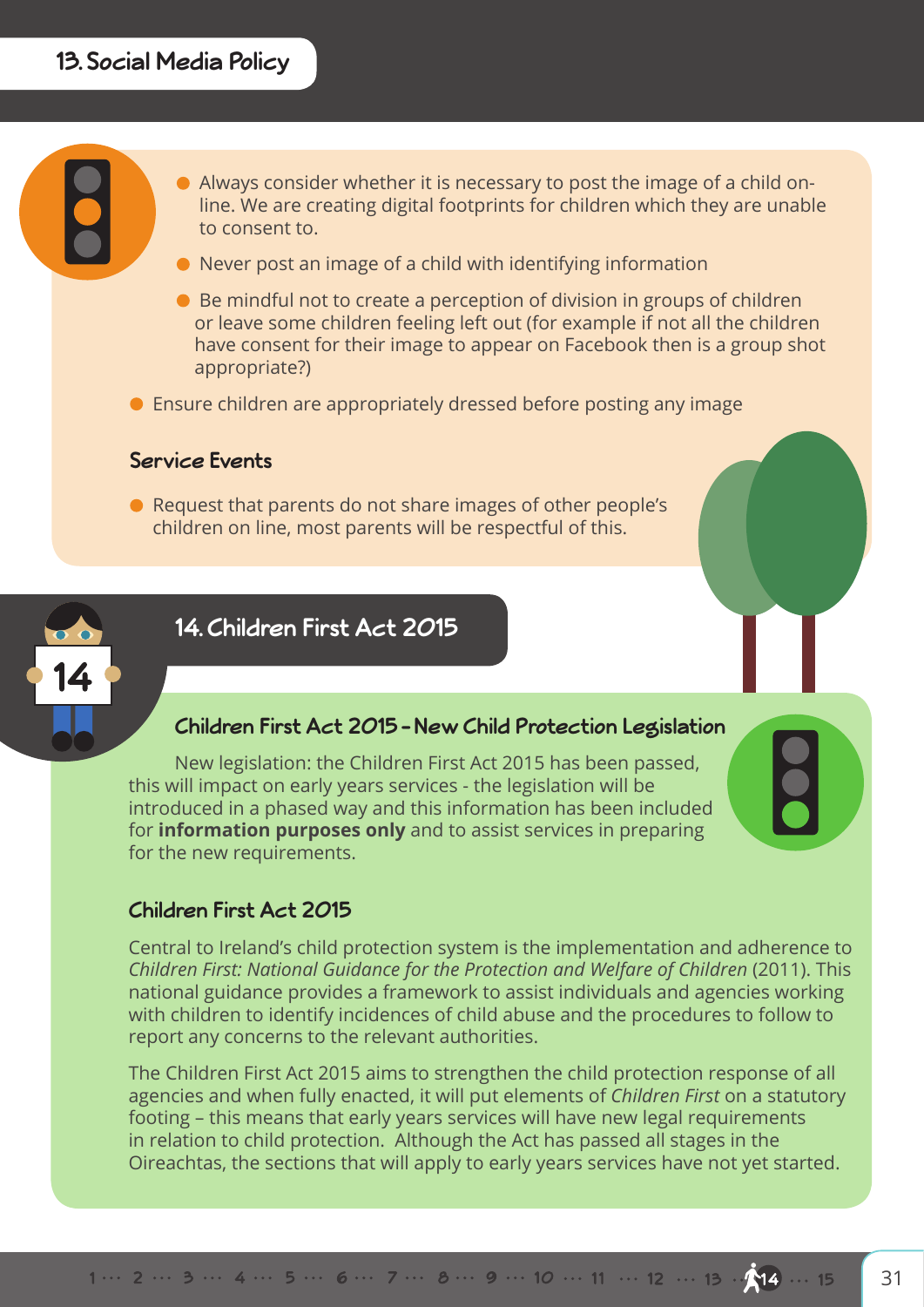## **What will the Children First Act 2015 mean for Early Years Services?**

When the Act is fully commenced, it will place additional responsibilities on early years services and it will be a legal obligation to carry out these new requirements. The intention is that the legislation will operate side-by-side with the existing non-statutory obligations provided for in *Children First*.

## *Child Safeguarding Statement*

Early years services will be required to have a Child Safeguarding Statement. The Statement will include a child protection and welfare policy, along with other elements such as a risk assessment. The legislation makes provision for a Register of non-compliance for those providers who fail, on request, to provide a copy of the Child Safeguarding Statement to Tusla.

#### *Early Years Workers will be Mandated Reporters*

Mandated reporters are persons who, by virtue of their training, responsibilities and experience should have an awareness of issues relating to child protection. These professionals either work with children or young people or they are in service sectors that encounter adults or families and children where there is risk of abuse and neglect. Mandated reporters will be required to report information regarding child abuse which comes to their attention in the course of their professional or employment duties. They will also be required to report any direct disclosures of abuse from a child. As well as early years workers, a range of other professional groups including teachers, GPs, and nurses are names in the legislation and will be mandated reporters.

Under the new legislation, mandated reporters may be required to cooperate with the Child and Family Agency, if requested, in relation to assessment of child welfare and protection concerns by the Agency.

The new requirements will be introduced in a phased way in conjunction with new guidance and supports.

## **Preparing for the Children First Act 2015**

- *Update or review your child protection & welfare policy*
- *Think about how your child protection and welfare policy is implemented*
- *Child protection training ensure the DLP and the deputy DLP and any other team members with a lead role have up to date child protection training*

For more information about the Children First Act 2015 see *www.tusla.ie/ children-first/children-first-act-2015/*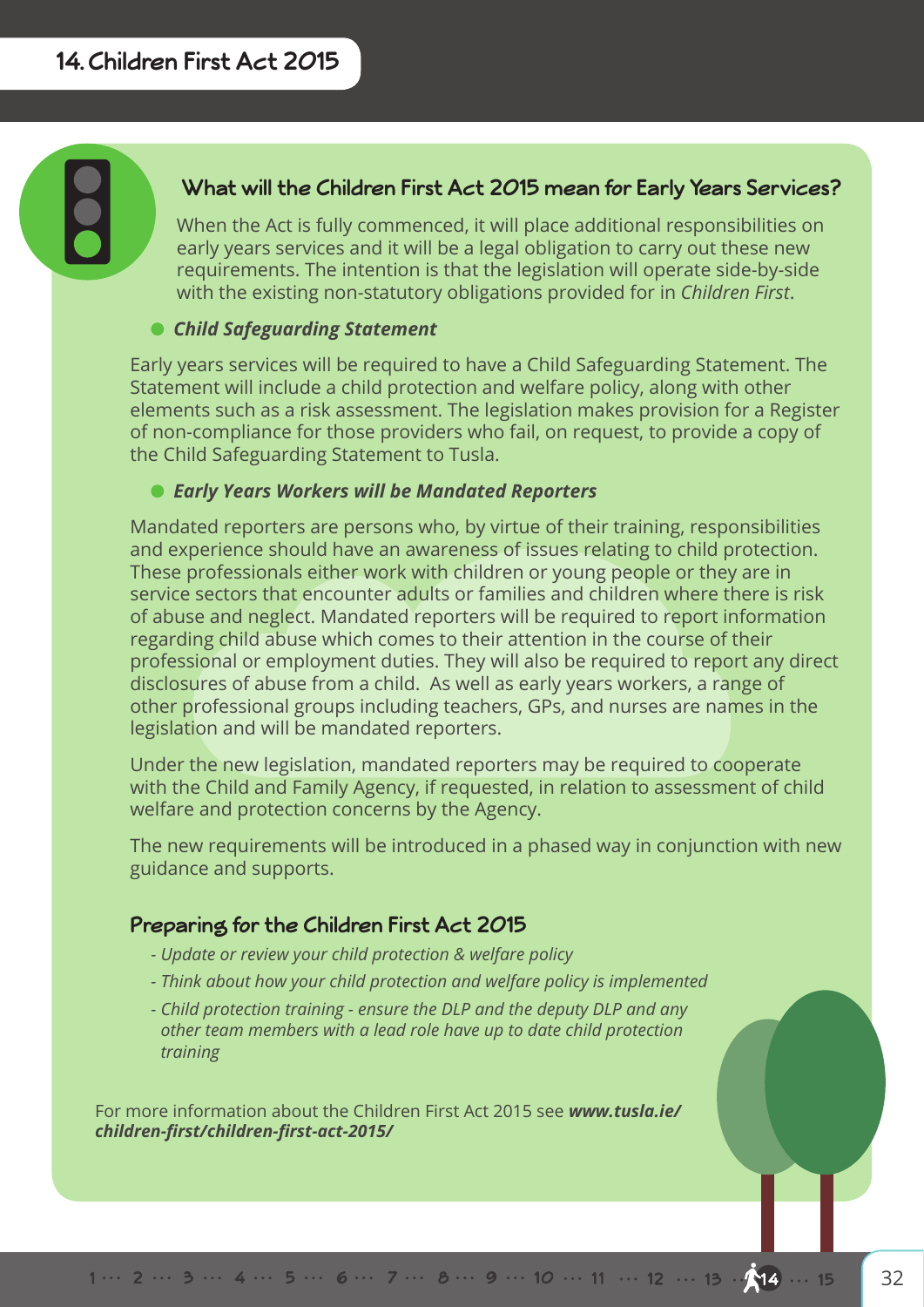There is some information which must be included in your **Child Protection and Welfare Policy** and it is recommended that this is not changed in anyway. The recommended Appendices are listed below:

**Additional appendices may be required and it can be a useful way of keeping all the forms related to the Child Protection and Welfare Policy together.**

**Appendix (i)** Standard Report Form (see http://www.tusla.ie/children-first/publicationsand-forms)

**Appendix (ii)** Definitions of Abuse from *Children First* (pp. 8-10)

**Appendix (iii)** Signs and Symptoms of Abuse from *Children First* (pp. 70-74)

**Appendix (iv)** Guidance on responding to a disclosure from the *Child Protection and Welfare Practice Handbook* (Section 5)

**Appendix (v)** Reasonable Grounds for Reporting a child protection and welfare concern from *Children First*

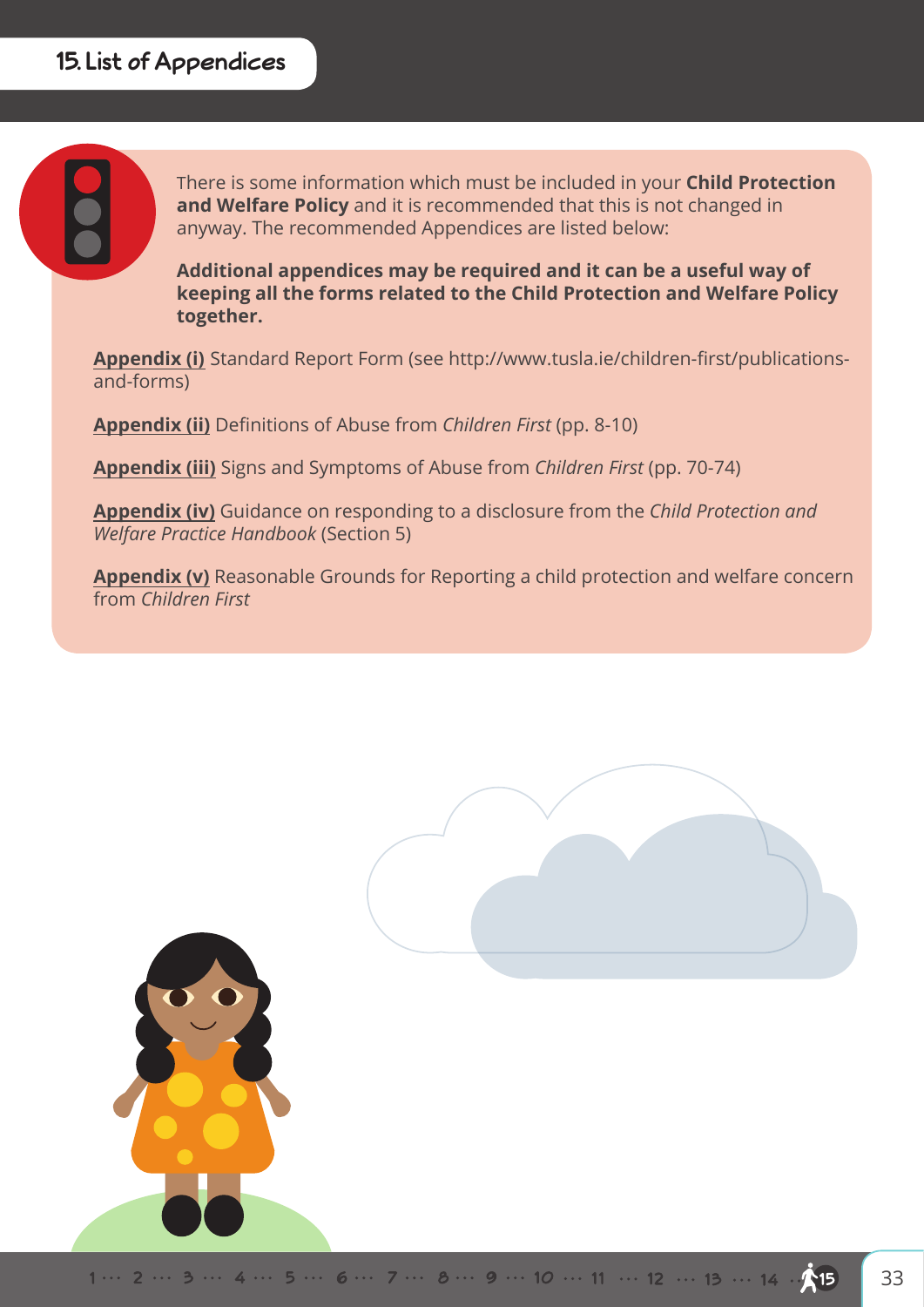

The Early Years Child Protection Programme has been developed by the National Early Years Children First Committee. The interagency committee, was established by the Department of Children and Youth Affairs, to support the implementation of *Children First* in the early years sector. The programme consists of a National Child Protection Training Programme for early years services and Child Protection and Welfare Policy implementation support.

This resource has been funded by the Department of Children and Youth Affairs.

The **National Early Years Children First Committee** is made up of the following organisations:

> **Cork City Childcare Committee Forbairt Naíonraí Teoranta Barnardos Dublin City Childcare Committee Fingal County Childcare Committee Early Childhood Ireland Early Years/Pre-School Inspection Service Tusla - Child & Family Agency Louth County Childcare Committee Childminding Ireland Cork Education & Training Board Comhar Naíonraí na Gaeltachta**